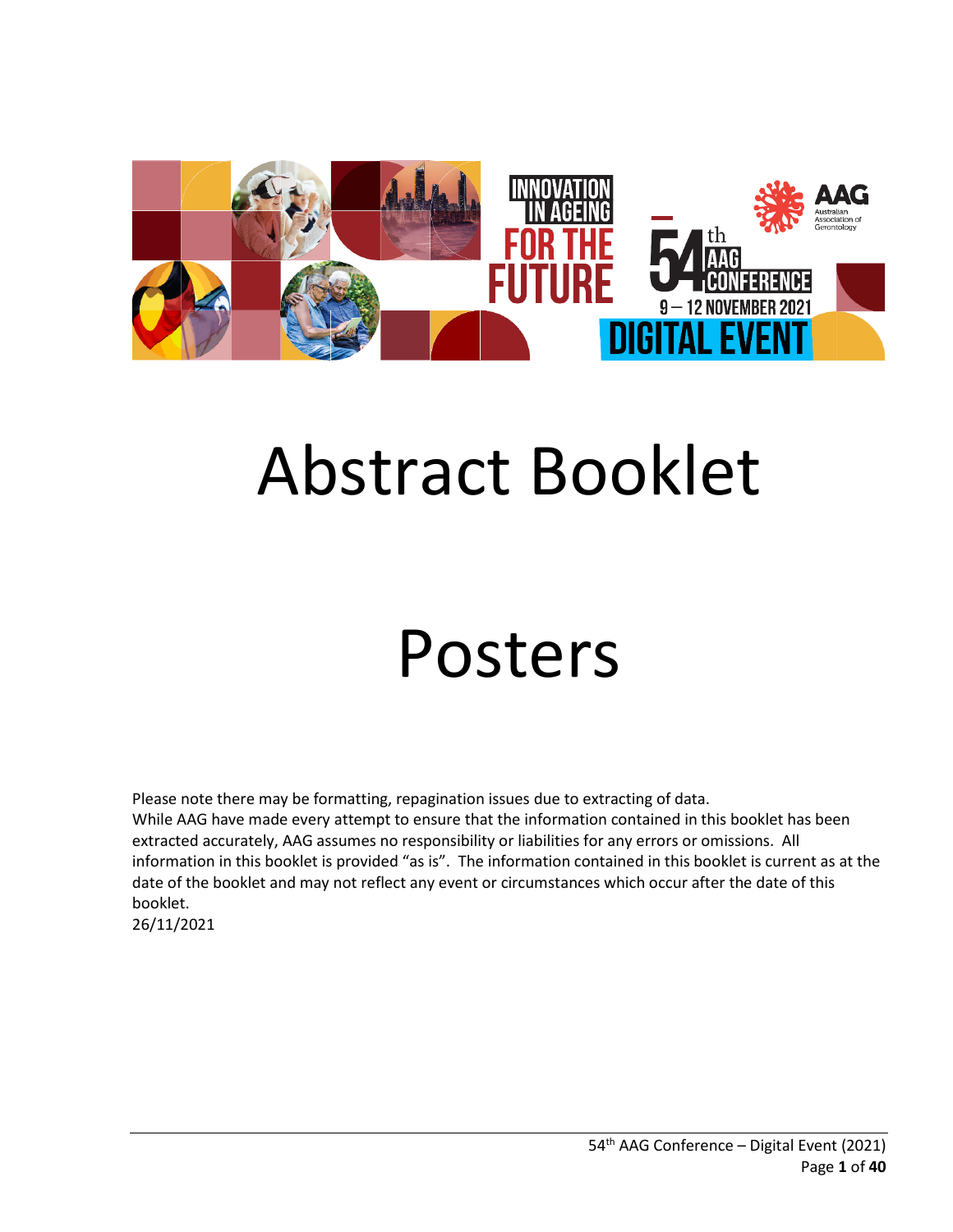## Table of Contents

| Nutrition Education and Cooking Programs in Community-dwelling Older Adults: A Scoping Review-------------------- 6                                                                                                                                                                                                                                                                                  |  |
|------------------------------------------------------------------------------------------------------------------------------------------------------------------------------------------------------------------------------------------------------------------------------------------------------------------------------------------------------------------------------------------------------|--|
| Mrs Maryam Alghamdi <sup>1</sup> , Professor Tracy Burrows <sup>2</sup> , Associate Professor Surinder Baines <sup>1</sup> , Miss Bree Barclay <sup>4</sup> , Dr                                                                                                                                                                                                                                     |  |
| <sup>1</sup> School of Health Sciences, Nutrition and Dietetics, The University Of Newcastle, <sup>2</sup> School of Health Sciences,<br>Priority Research Centre for Physical Activity and Nutrition, The University of Newcastle, <sup>3</sup> Research Centre for<br>Generational Health and Ageing, Faculty of Health and Medicine, The University of Newcastle, <sup>4</sup> College of Health, |  |
| Patterns of GP use among Australia's older adults with chronic physical and mental health conditions.----------------- 7                                                                                                                                                                                                                                                                             |  |
|                                                                                                                                                                                                                                                                                                                                                                                                      |  |
| Can in-hospital mobility promotion interventions for falls prevention lead to changes in staff practice? ----------------- 8                                                                                                                                                                                                                                                                         |  |
| Ms Susan Williams <sup>1</sup> , Dr Terence Chong <sup>2,5</sup> , Ms Carol Perich <sup>3</sup> , Mrs Karen Bodna <sup>1</sup> , Ms Melanie Wityk <sup>3</sup> , Ms Tanya<br>Cottrell <sup>2</sup> , Ms So Im (Michelle) Jung <sup>2</sup> , Ms Sue Hennessey <sup>3</sup> , Ms Amanda Carter <sup>2</sup> , Ms Arianne Esperanza <sup>2</sup> , Mr Kerry                                            |  |
| Improving quality of care through detecting complexity of older people in a community setting (ImPaCt)--------------- 9                                                                                                                                                                                                                                                                              |  |
|                                                                                                                                                                                                                                                                                                                                                                                                      |  |
|                                                                                                                                                                                                                                                                                                                                                                                                      |  |
| Assoc Prof Margie MacAndrew <sup>1</sup> , Dr Deborah Brooks <sup>1</sup> , Dr Leonie Cox <sup>1</sup> , Associate Professor Christina Parker <sup>1</sup> , Dr<br>Sandra Johnston <sup>1</sup> , Melissa Brodie <sup>1</sup> , Catherine Radbourne <sup>1</sup> , Anna Sciuto <sup>2</sup> , Belinda Charles <sup>2</sup> , Dr Jonathan Leitch <sup>2</sup> ,                                       |  |
| <sup>1</sup> Queensland University Of Technology, <sup>2</sup> Aboriginal and Torres Strait Islander Community Health Services --------10                                                                                                                                                                                                                                                            |  |
|                                                                                                                                                                                                                                                                                                                                                                                                      |  |
| Ms Sarah Carr <sup>1</sup> , Dr Kirsten Moore <sup>1</sup> , Dr Paul Yates <sup>2</sup> , Dr Hamed Akhlaghi <sup>3</sup> , Dr Claire Long <sup>4</sup> , Assoc Prof Frances                                                                                                                                                                                                                          |  |
| <sup>1</sup> National Ageing Research Institute, <sup>2</sup> Austin Health, <sup>3</sup> St Vincent's Hospital Melbourne, <sup>4</sup> Western Health-----------11                                                                                                                                                                                                                                  |  |
|                                                                                                                                                                                                                                                                                                                                                                                                      |  |
| Dr Mark Michael <sup>1</sup> , Dr Victoria Cornell <sup>2</sup> , A/Prof Richard Beare <sup>1</sup> , Professor Velandai Srikanth <sup>1</sup> , A/Prof Michele                                                                                                                                                                                                                                      |  |
|                                                                                                                                                                                                                                                                                                                                                                                                      |  |
| Daily Stress, Uplifts and Well-being in ECH Home Support Team Members: A Pilot Investigation -------------------------13                                                                                                                                                                                                                                                                             |  |
| Dr Victoria Cornell <sup>1</sup> , Associate Professor Tim Windsor, Ms Bethany Wilton-Harding, Dr Anna Mooney, Dr Julia Scott                                                                                                                                                                                                                                                                        |  |
|                                                                                                                                                                                                                                                                                                                                                                                                      |  |
| A physiotherapy telehealth intervention to improve mobility in aged care (TOP UP): RCT trial protocol.---------------14                                                                                                                                                                                                                                                                              |  |
|                                                                                                                                                                                                                                                                                                                                                                                                      |  |
|                                                                                                                                                                                                                                                                                                                                                                                                      |  |
|                                                                                                                                                                                                                                                                                                                                                                                                      |  |

**[How can we successfully provide Psychological services to clients in Residential Aged Care Facilities remotely?](#page-14-0) -----15**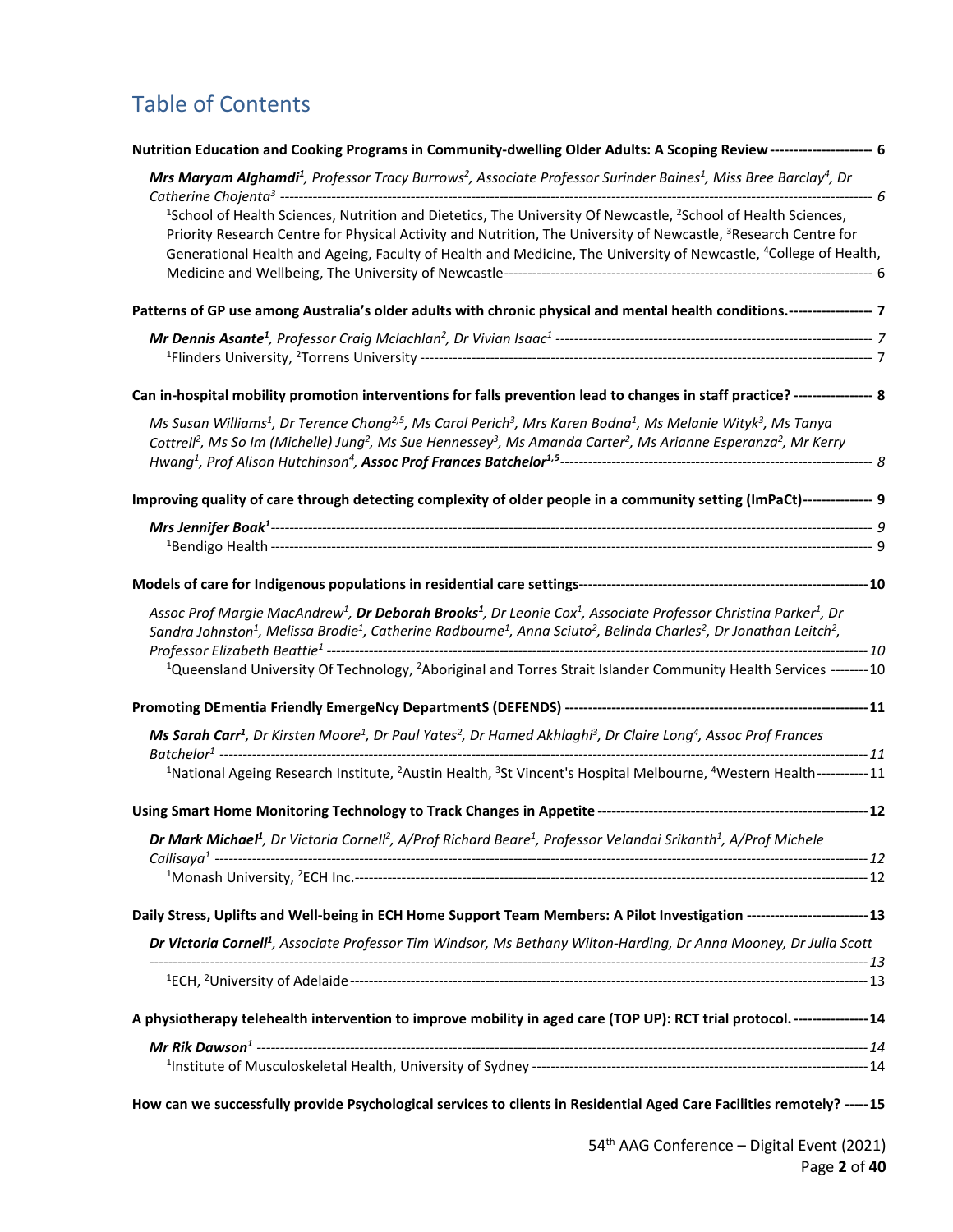| Healthy Ageing for Isolated Older Adults: Innovative Social Network Tool during an Emerging Student Placement--16                                                                                                                                                                                                                                                                          |  |
|--------------------------------------------------------------------------------------------------------------------------------------------------------------------------------------------------------------------------------------------------------------------------------------------------------------------------------------------------------------------------------------------|--|
|                                                                                                                                                                                                                                                                                                                                                                                            |  |
| Understanding Nursing Assessment and Management of Urinary Incontinence in the Rehabilitation Setting---------17                                                                                                                                                                                                                                                                           |  |
|                                                                                                                                                                                                                                                                                                                                                                                            |  |
| Investigating the quality of continence assessment and management in residential care: A mixed methods study --18                                                                                                                                                                                                                                                                          |  |
|                                                                                                                                                                                                                                                                                                                                                                                            |  |
| The impacts on Implementing the DDDA booklet among persons with dementia and their family ------------------------19                                                                                                                                                                                                                                                                       |  |
| Dr Hui-Chen (Rita) Chang <sup>1,2</sup> , Dr Megan. F. Liu <sup>3</sup> , Dr Hui-Wen Chien <sup>4</sup> , Ms Li-Yu Tang <sup>5</sup> , Mr Mu-Hsing Ho <sup>1,2</sup> , Professor                                                                                                                                                                                                           |  |
| <sup>1</sup> University of Wollongong, Faculty of Science, Medicine and Health, School of Nursing, <sup>2</sup> Illawarra Health and<br>Medical Research Institute, <sup>3</sup> Taipei Medical University, School of Gerontology Health Management, <sup>4</sup> Asia<br>University, College of Medicine & Health Science, Department of Nursing, <sup>5</sup> Taiwan Alzheimer's Disease |  |
|                                                                                                                                                                                                                                                                                                                                                                                            |  |
|                                                                                                                                                                                                                                                                                                                                                                                            |  |
|                                                                                                                                                                                                                                                                                                                                                                                            |  |
| The Blueprint for Establishing Psychologically Healthy Workplaces - The Next Generation Workforce------------------21                                                                                                                                                                                                                                                                      |  |
|                                                                                                                                                                                                                                                                                                                                                                                            |  |
|                                                                                                                                                                                                                                                                                                                                                                                            |  |
|                                                                                                                                                                                                                                                                                                                                                                                            |  |
|                                                                                                                                                                                                                                                                                                                                                                                            |  |
| Association between anxiety and cognitive decline over 12 years in an Australian population-based cohort.----------23                                                                                                                                                                                                                                                                      |  |
| Dr Scherazad Kootar <sup>1,2</sup> , Dr Hamidul Huque <sup>1,2</sup> , Dr Richard Arthur <sup>3</sup> , Dr Moyra Mortby <sup>1,2</sup> , Prof Kaarin Anstey <sup>1,2,3</sup> --------23<br><sup>1</sup> Neuroscience Research Australia, <sup>2</sup> School of Psychology, University of New South Wales, <sup>3</sup> Centre for Research on                                             |  |
| Impact of education and occupational complexity on women's cognitive ageing: the need for female-specific                                                                                                                                                                                                                                                                                  |  |
|                                                                                                                                                                                                                                                                                                                                                                                            |  |
|                                                                                                                                                                                                                                                                                                                                                                                            |  |
| Ms Ebony Lewis <sup>1</sup> , Mrs Maree Ticehurst <sup>1</sup> , Dr Kathrine Hammil <sup>2</sup> , Assoc Prof Magnolia Cardona <sup>3</sup> -----------------------------25                                                                                                                                                                                                                |  |
|                                                                                                                                                                                                                                                                                                                                                                                            |  |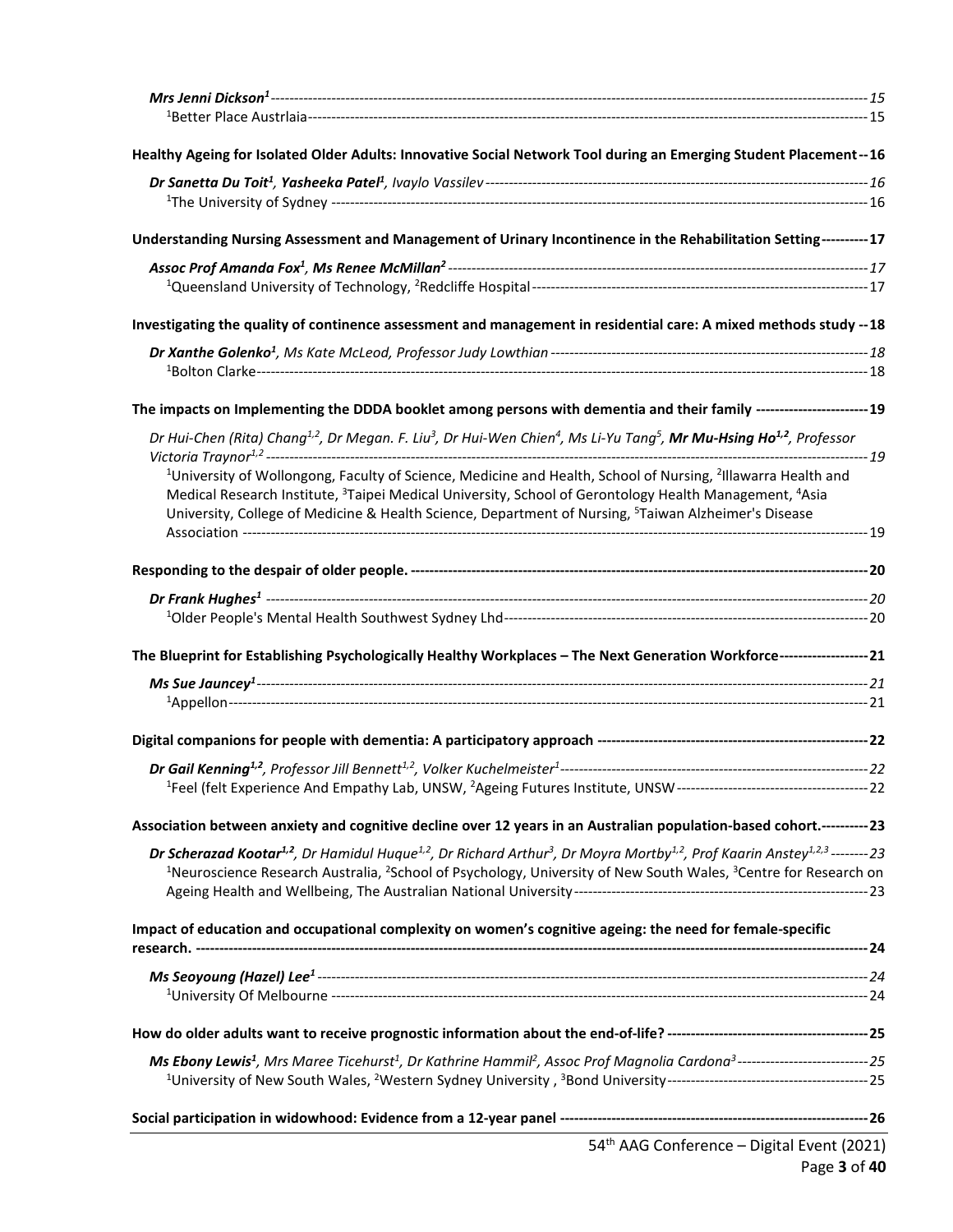| Bonsai growing as serious leisure: A source of emotional and social wellness for older adults ---------------------------------28                                                                |         |
|--------------------------------------------------------------------------------------------------------------------------------------------------------------------------------------------------|---------|
|                                                                                                                                                                                                  |         |
|                                                                                                                                                                                                  |         |
| Age-friendliness:Capturing the issue of design in our communities using a Photovoice approach--------------------------29                                                                        |         |
|                                                                                                                                                                                                  |         |
|                                                                                                                                                                                                  |         |
|                                                                                                                                                                                                  |         |
|                                                                                                                                                                                                  |         |
|                                                                                                                                                                                                  |         |
|                                                                                                                                                                                                  |         |
|                                                                                                                                                                                                  |         |
|                                                                                                                                                                                                  |         |
| <sup>1</sup> PhD Candidate, Research Assistant, La Trobe University, <sup>2</sup> Australian Institute of Primary Care and Ageing, La                                                            |         |
|                                                                                                                                                                                                  |         |
| White Matter Integrity in Healthy Women and Women with Subjective Cognitive Decline Using MRI--------------------32                                                                              |         |
|                                                                                                                                                                                                  |         |
|                                                                                                                                                                                                  |         |
|                                                                                                                                                                                                  |         |
|                                                                                                                                                                                                  |         |
| Dr Aung Zaw Zaw Phyo <sup>1</sup> , Dr Rosanne Freak-Poli <sup>1,2</sup> , Ms Heather Craig <sup>1</sup> , Dr Danijela Gasevic <sup>1,3</sup> , Prof Nigel P Stocks <sup>4</sup> ,               |         |
| <sup>1</sup> School of Public Health and Preventive Medicine, Monash University, <sup>2</sup> Department of Epidemiology, Erasmus                                                                |         |
| Medical Centre, <sup>3</sup> Usher Institute, University of Edinburgh, <sup>4</sup> Discipline of General Practice, Adelaide Medical                                                             |         |
| School, The University of Adelaide, <sup>5</sup> Adelaide Rural Clinical School, The University of Adelaide, <sup>6</sup> PSNREC, Univ                                                           |         |
|                                                                                                                                                                                                  |         |
|                                                                                                                                                                                                  |         |
|                                                                                                                                                                                                  |         |
|                                                                                                                                                                                                  |         |
|                                                                                                                                                                                                  |         |
| Stakeholders' attitudes towards deprescribing in older adults with a limited life expectancy: tool development-----35                                                                            |         |
| Mr Shakti Shrestha <sup>1</sup> , Dr Arjun Poudel <sup>2</sup> , Dr Emily Reeve <sup>3</sup> , Dr Amy Linsky <sup>4,5,6</sup> , Dr Kathryn Steadman <sup>1</sup> , Prof Lisa Nissen <sup>2</sup> |         |
| <sup>1</sup> School of Pharmacy, The University Of Queensland, <sup>2</sup> School of Clinical Sciences, Queensland University of                                                                | ---- 35 |
| Technology, <sup>3</sup> Quality Use of Medicines and Pharmacy Research Centre, UniSA: Clinical and Health Sciences,                                                                             |         |
| University of South Australia, <sup>4</sup> Section of General Internal Medicine, VA Boston Healthcare System, <sup>5</sup> Center for                                                           |         |
| Healthcare Organization and Implementation Research, VA Boston Healthcare System, <sup>6</sup> Section of General                                                                                |         |
|                                                                                                                                                                                                  |         |
| Brain Bootcamp: public awareness of, attitudes towards, and understanding dementia prevention in older adults -36                                                                                |         |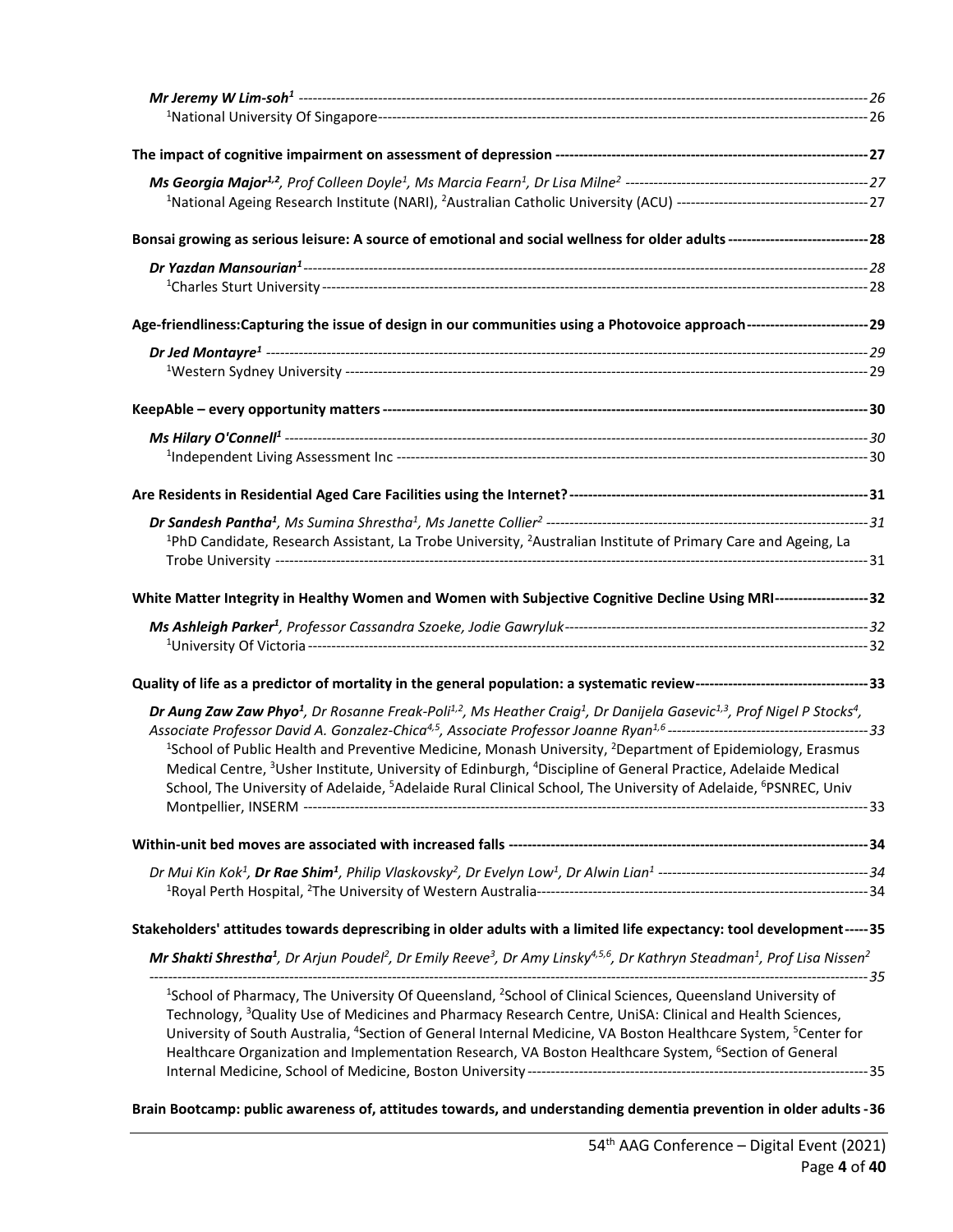*Dr Joyce Siette1 , Ms Laura Dodds1 , Dr Piers Dawes1 , Dr Carly Johnco1 [, Professor Viviana Wuthrich1](#page-35-1) , Dr Paul Strutt1 , Ms Irene Heger2 , A/Prof Kay Deckers2 , Professor Sebastian Köhler2 [, Professor Christopher J. Armitage3](#page-35-1) -----------------36* <sup>1</sup>Macquarie University, <sup>2</sup>Alzheimer Centrum Limburg, Department of Psychiatry and Neuropsychology, School for Mental Health and Neuroscience, Maastricht University, <sup>3</sup>Manchester Centre for Health Psychology, University of [Manchester; NIHR Greater Manchester Patient Safety Translational Research Centre; Manchester University NHS](#page-35-2)  [Foundation Trust, Manchester Academic Health Science Centre](#page-35-2) ----------------------------------------------------------------36

#### **[Lower rates of advance care planning among older adults from culturally and linguistically diverse communities](#page-36-0) ---37**

*Dr Craig Sinclair1 , Dr Marcus Sellars3 , Ms Kimberly Buck2 , Dr Karen Detering2 [, Professor Ben White4](#page-36-1) , Ms Linda Nolte2*

| <sup>1</sup> University Of New South Wales, <sup>2</sup> Advance Care Planning Australia, <sup>3</sup> Department of Health Services Research & |  |
|-------------------------------------------------------------------------------------------------------------------------------------------------|--|
| Policy, Australian National University, <sup>4</sup> Australian Centre for Health Research Law, Queensland University of                        |  |
|                                                                                                                                                 |  |
|                                                                                                                                                 |  |
|                                                                                                                                                 |  |
|                                                                                                                                                 |  |
| Current physiotherapy management of Parkinson's disease: Is aquatic physiotherapy utilised as a treatment                                       |  |
|                                                                                                                                                 |  |
|                                                                                                                                                 |  |
|                                                                                                                                                 |  |
|                                                                                                                                                 |  |
| - 2011/07/12012/12012/12012/12012/12012/12012/12012/12012/12012/12012                                                                           |  |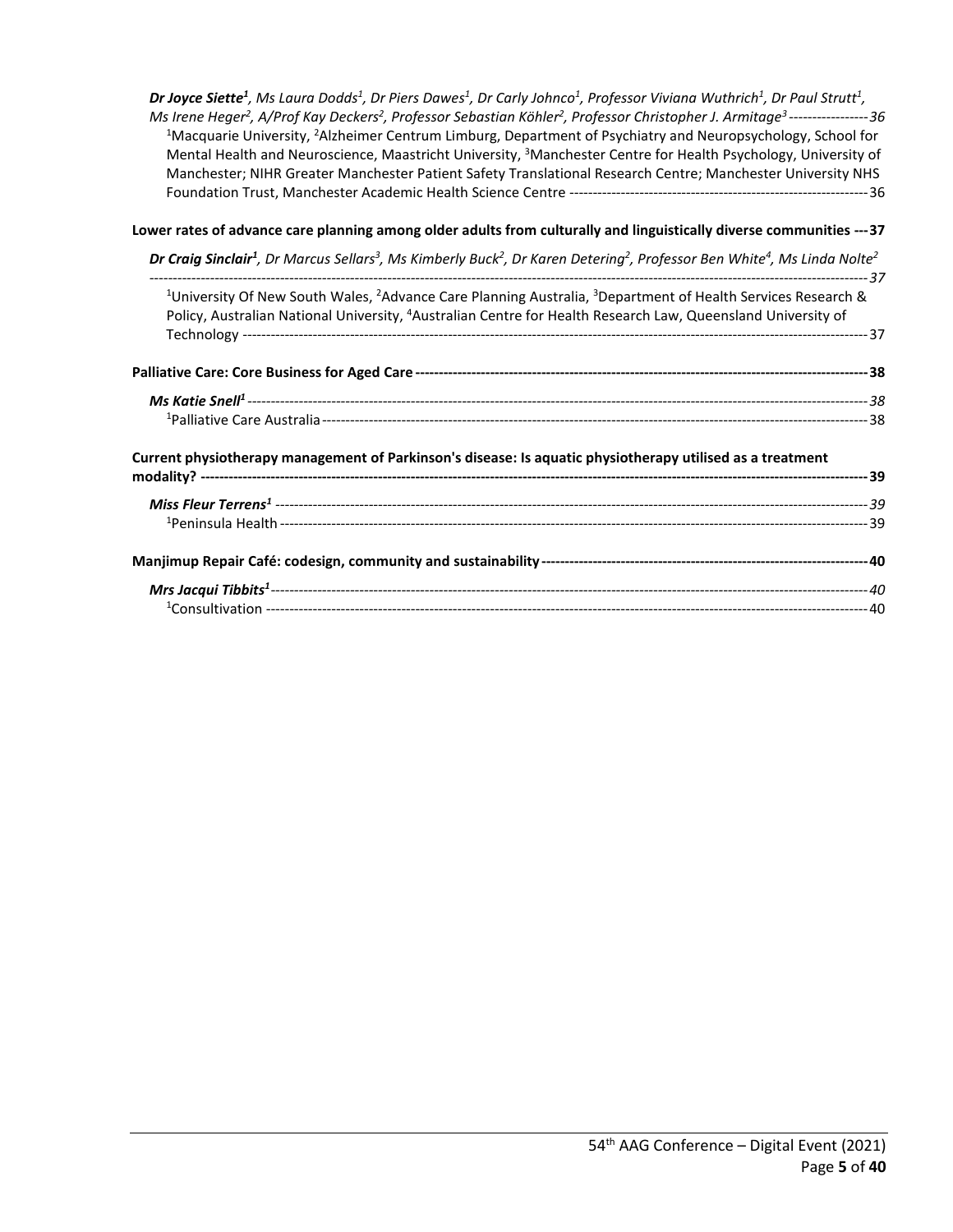## <span id="page-5-0"></span>Nutrition Education and Cooking Programs in Community-dwelling Older Adults: A Scoping Review

<span id="page-5-1"></span>Mrs Maryam Alghamdi<sup>1</sup>, Professor Tracy Burrows<sup>2</sup>, Associate Professor Surinder Baines<sup>1</sup>, Miss Bree Barclay<sup>4</sup>, Dr Catherine Chojenta<sup>3</sup>

<span id="page-5-2"></span><sup>1</sup>School of Health Sciences, Nutrition and Dietetics, The University Of Newcastle, <sup>2</sup>School of Health Sciences, Priority Research Centre for Physical Activity and Nutrition, The University of Newcastle, <sup>3</sup>Research Centre for Generational Health and Ageing, Faculty of Health and Medicine, The University of Newcastle, 4College of Health, Medicine and Wellbeing, The University of Newcastle

Background: Tailored nutrition education programs when combined with cooking classes to improve skills are efficient and cost-effective methods to promote healthy eating and lifestyle habits especially in older adults. These programs often integrate basic nutrition information such as nutritional requirement and factors affecting dietary choices in addition to interactive cooking displays or workshops to create programs suitable for older adults' needs and ability. Synthesising the existing literature on nutrition education and interactive cooking programs' for older adults is important to support healthy ageing.

Objective: To determine the extent of published literature and report the characteristics and outcomes of interactive nutrition education programs combined with cooking classes for older adults (> 60 years).

Design: This study followed the PRISMA-ScR guidelines prior study search.

Methods: Five databases were searched of relevant papers published to March 2021. Studies were eligible if they were: interactive nutrition education program and cooking workshops for older adults (> 60 years), RCT or cohort studies and were written in English. Data will be synthesised descriptively regarding characteristic of the program and outcomes. Titles and Abstracts were screened by two reviewers, followed by full text retrieval

Results: A total of 4311 papers were identified by the search.

Discussion: When completed, the findings will help to make informed decisions regarding components to incorporate when developing program for the elderly. It will explore potential innovative ideas to provide education for this population.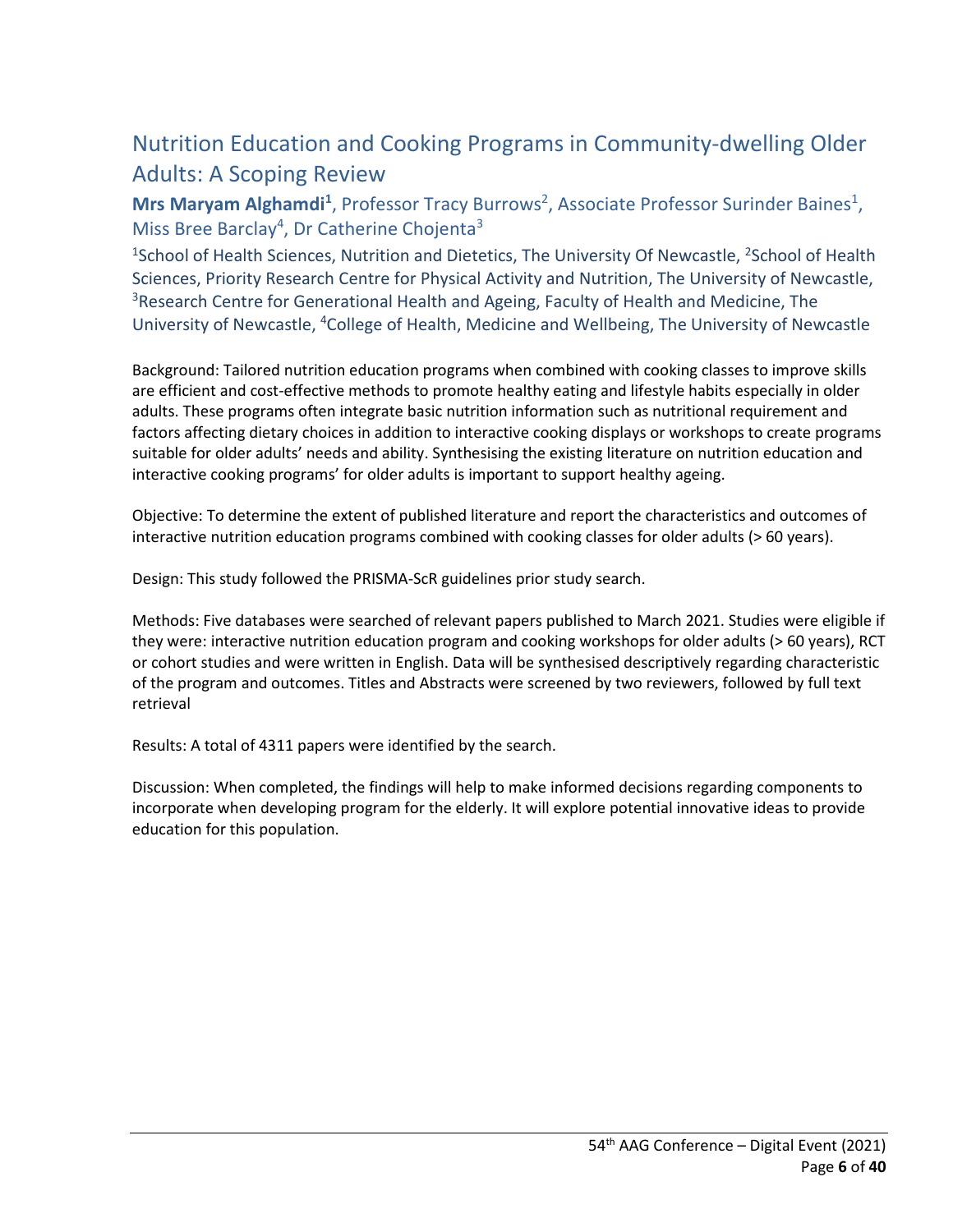## <span id="page-6-0"></span>Patterns of GP use among Australia's older adults with chronic physical and mental health conditions.

<span id="page-6-2"></span><span id="page-6-1"></span>Mr Dennis Asante<sup>1</sup>, Professor Craig Mclachlan<sup>2</sup>, Dr Vivian Isaac<sup>1</sup> <sup>1</sup>Flinders University, <sup>2</sup>Torrens University

 Older adults' (≥60) health needs are complex and may be different between urban and rural environments. Rural older adults are identified as less likely to use available mental health services. However, it is unknown whether this pattern of health seeking is influenced more so by physical or mental health conditions.

 To compare the burden of chronic physical and mental health conditions between urban and nonurban South Australia; and investigate their independent effect on GP use across the locations.

 The South Australia's 2013-2017 population health survey (n=20522) was analysed. We examined prevalence of common physical and mental health conditions and GP use by the Modified Monash Model (MMM) of remoteness. Based on MMM, we categorised the data into three groups including rural (MM 2- 4), remote (MM5-7), and urban.

 Except for diabetes (rural=18.2%, remote=17.1%, urban=15.6%), prevalence of chronic physical and mental health conditions was similar across the MMM categories. GP use significantly increases with either physical or mental health condition(s). Anxiety and depression were associated with higher GP use, independent of age, gender, and physical conditions. The odds of GP visits with suicidal ideation for rural and remote locations were 4.7 (1.6-13.6) and 4.8 (1.9-11.7) respectively, compared to Adelaide1.5 (1.0-2.3)

 Chronic physical and mental health conditions independently increases the odds of high GP use across South Australia. Nonurban older adults tend to use GPs more for mental health problems.

#### Reference.

Pierce, D., & Brewer, C. (2012). Factors promoting use of mental health services in a rural area of Australia. Journal of community-medicine.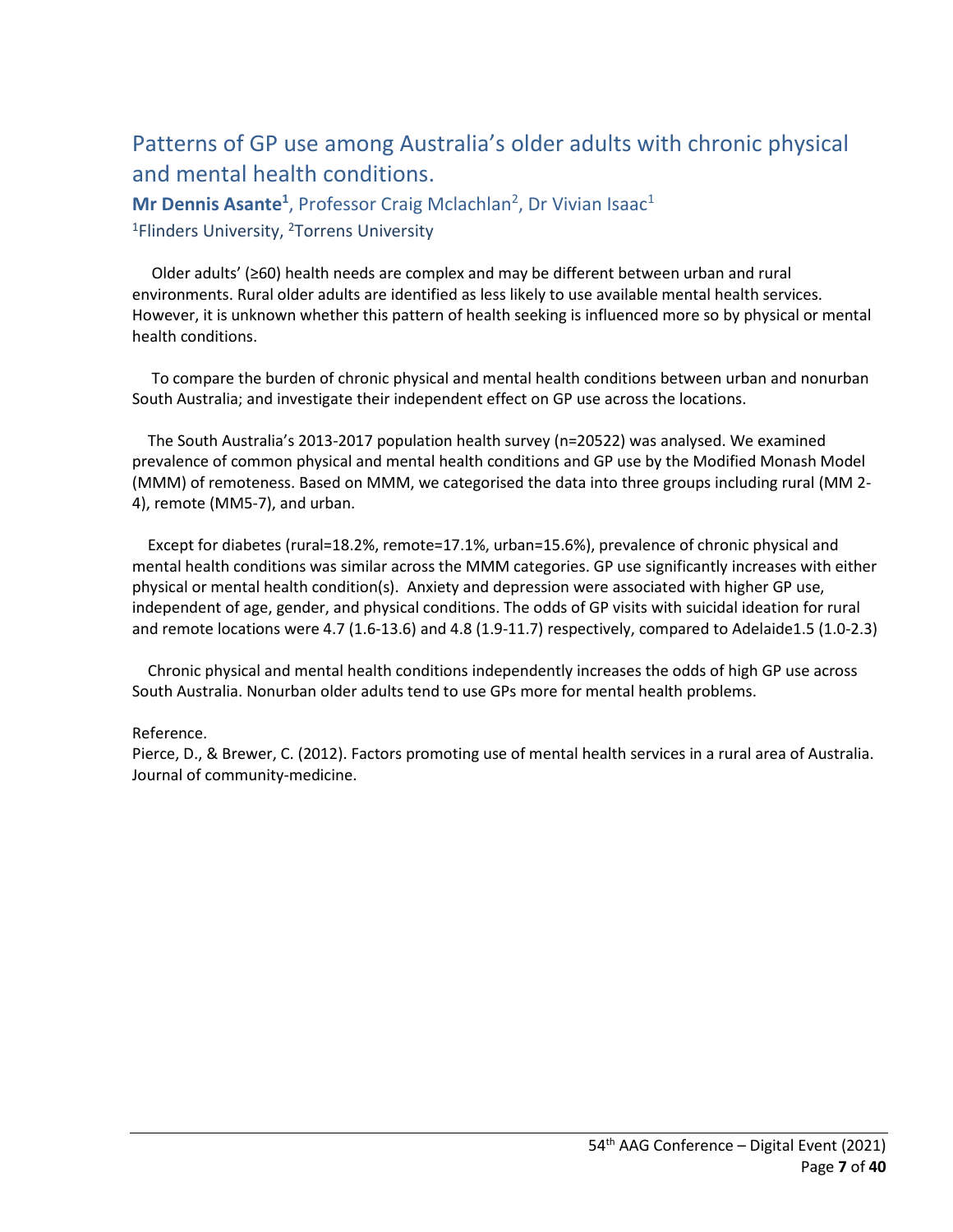## <span id="page-7-0"></span>Can in-hospital mobility promotion interventions for falls prevention lead to changes in staff practice?

<span id="page-7-1"></span>Ms Susan Williams<sup>1</sup>, Dr Terence Chong<sup>2,5</sup>, Ms Carol Perich<sup>3</sup>, Mrs Karen Bodna<sup>1</sup>, Ms Melanie Wityk<sup>3</sup>, Ms Tanya Cottrell<sup>2</sup>, Ms So Im (Michelle) Jung<sup>2</sup>, Ms Sue Hennessey<sup>3</sup>, Ms Amanda Carter<sup>2</sup>, Ms Arianne Esperanza<sup>2</sup>, Mr Kerry Hwang<sup>1</sup>, Prof Alison Hutchinson<sup>4</sup>, Assoc Prof **Frances Batchelor1,5**

*1 National Ageing Research Institute, 2 St Vincent's Hospital, 3 Western Health, 4 Deakin University, 5 University of Melbourne*

Hospitalisation can lead to functional decline, which may increase risk of falls, leading to injury and poor health outcomes. Enabling staff to choose and implement strategies to encourage mobility based on local ward context is vital to improve outcomes for older people. This study aimed to determine facilitators and barriers for staff in implementing an intervention to promote mobility for inpatients during their hospital stay.

A co-designed approach whereby staff on two wards (psychogeriatric ward, geriatric ward) collected mobility and falls measures for all inpatients. The staff used this data to co-design strategies to promote mobility and then implemented the intervention. Each site applied their intervention for 4 months. Data related to facilitators and barriers to promoting mobility were analysed.

At site 1, the intervention implemented was individual ward based exercises led by nurses and at site 2, daily "Get moving" sessions facilitated by "mobility allies" were selected. Of 28 staff across both sites, 22 (76%) reported that implementation of the intervention changed their practice to ensure patients were encouraged to move while in hospital. Facilitators to promoting mobility included positive ward culture, walking groups, music therapy, seeing emotional, psychological or physical improvements in patients, and requiring less use of mobility assistive devices. Barriers to promoting mobility included limited time, patients' ability and/or willingness to participate, patient fatigue and COVID restrictions. Co-designing and implementing mobility promoting strategies can change practice for the better and keep patients moving whilst hospitalised. This in turn may reduce functional decline and inpatient falls.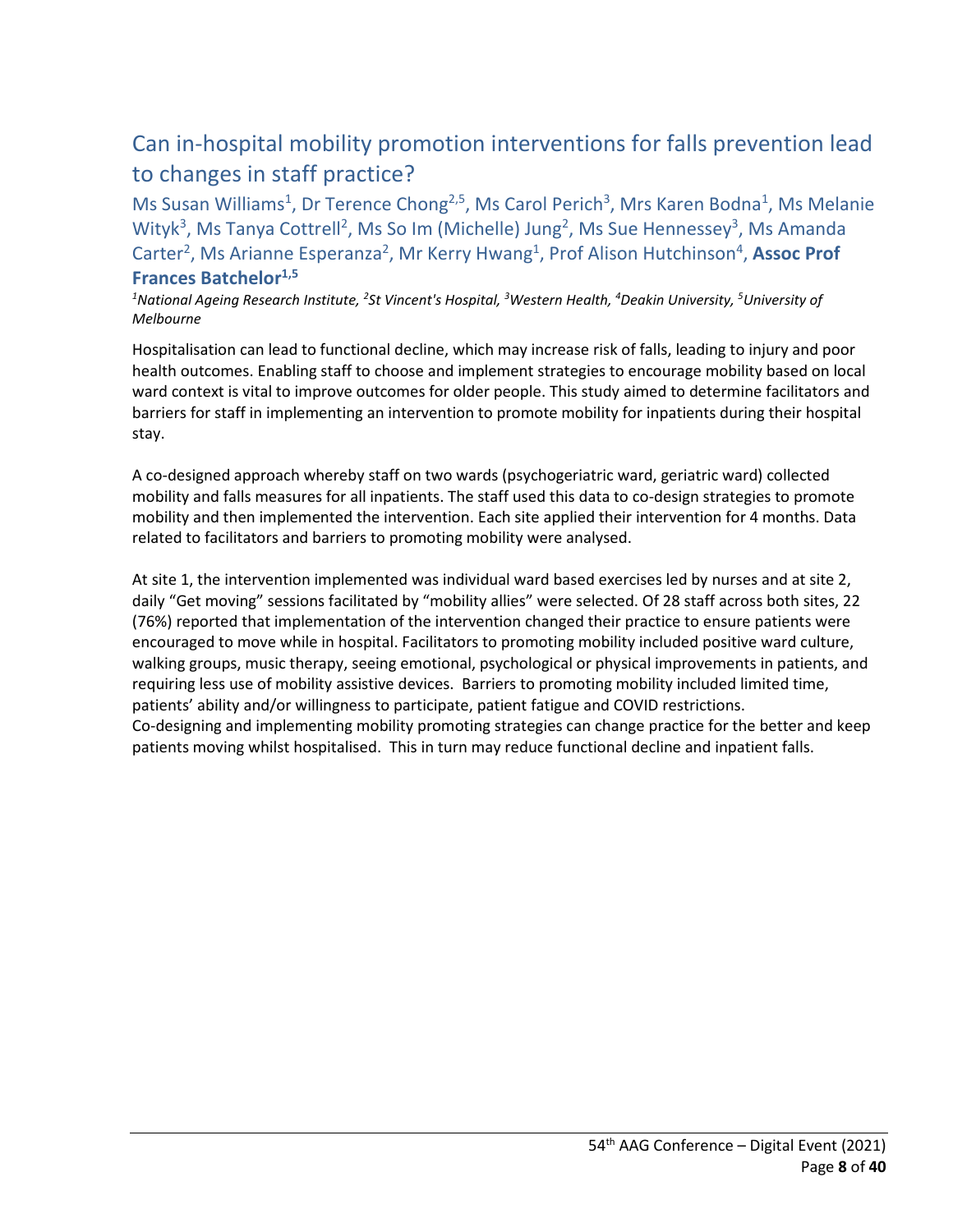## <span id="page-8-0"></span>Improving quality of care through detecting complexity of older people in a community setting (ImPaCt) **Mrs Jennifer Boak1**

<span id="page-8-2"></span><span id="page-8-1"></span>1Bendigo Health

Introduction: Older people (over 65 years of age) are living longer and are becoming more complex. Detection of this complexity is currently restricted which is impacting how care and supports are allocated to remain in their home. The purpose of this study was to explore the feasibility of using the Patient Complexity Instrument (PCI) in addition to usual assessment to enhance clinical judgement regarding detection of complexity, support the time allocated to patient care and referrals to other services.

Methods: A pilot parallel-group randomised controlled trial was conducted within a regional Victorian community setting. Patient Participants were randomised into one of two groups (i) the control group receiving the usual assessment process and (ii) the intervention group receiving usual assessment plus the PCI. The staff participants involved with assessment were those staff currently employed in the Community Nursing Service. Patient participants were those patients referred to the service and who are eligible for Commonwealth Home Support Programme funding.

Results: This presentation will include a summary of the data analysis and outcomes of this study.

Conclusion: It was determined that the PCI could be a suitable tool to enhance the detection of complexity and support resource and time allocation for patients living in the community. Nursing staff are changing the way they think about complexity as a result of using the PCI.

Key words: Home nursing, older people, aged, community, patient complexity.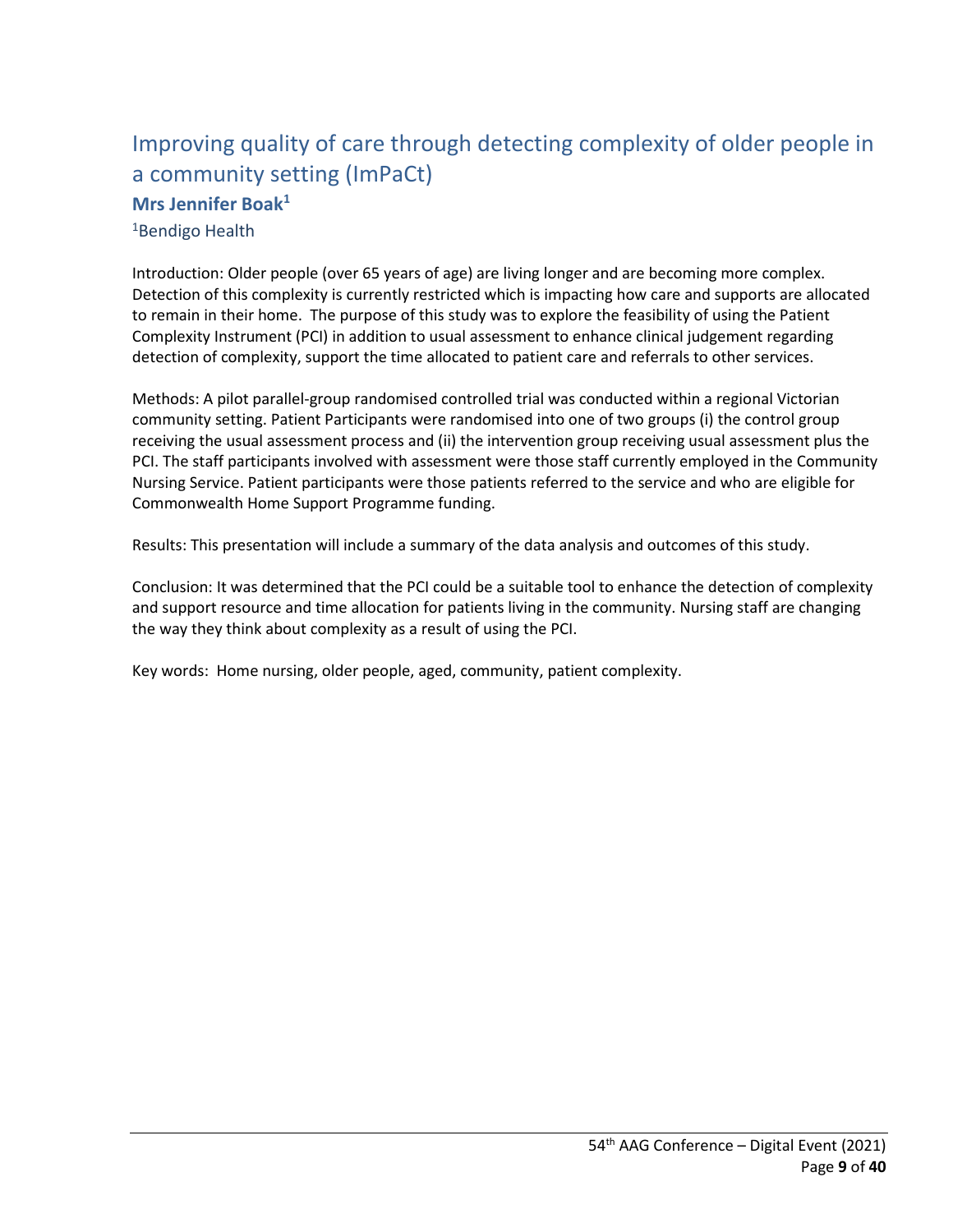## <span id="page-9-0"></span>Models of care for Indigenous populations in residential care settings

<span id="page-9-1"></span>Assoc Prof Margie MacAndrew<sup>1</sup>, Dr Deborah Brooks<sup>1</sup>, Dr Leonie Cox<sup>1</sup>, Associate Professor Christina Parker<sup>1</sup>, Dr Sandra Johnston<sup>1</sup>, Melissa Brodie<sup>1</sup>, Catherine Radbourne<sup>1</sup>, Anna Sciuto<sup>2</sup>, Belinda Charles<sup>2</sup>, Dr Jonathan Leitch<sup>2</sup>, Professor Elizabeth Beattie<sup>1</sup> <sup>1</sup>Queensland University Of Technology, <sup>2</sup>Aboriginal and Torres Strait Islander Community Health Services

<span id="page-9-2"></span>Background: Respecting and meeting cultural needs is an important aspect of care. However, little is known about models of aged care that promote quality of life for Indigenous populations.

Aim: This review aimed to identify, appraise, and synthesise evidence regarding models of care that promote quality of life for Indigenous populations living in residential aged care.

Methods: Systematic database searches and hand-searching were used to find published and unpublished studies. Papers meeting the eligibility criteria were selected following screening of titles and abstracts. Data were appraised, extracted, and synthesised using JBI methods for systematic reviews.

Results: A total of 2239 papers were identified, of which 18 (11 qualitative studies and 7 reports) were included. Populations included Indigenous/First Nations' Elders from North America, Alaska, Hawaii, South Africa, Norway, New Zealand, and Australia. Elements of care that are important include: 1) the co-design and collaboration with Indigenous communities and organisations to help ensure culturally safe care; 2) the employment of local Indigenous aged care workers; 3) care that considers individual needs and is respectful of cultural, spiritual and religious values, traditional activities and practices, including those surrounding end of life; 4) residential aged care embed trauma informed care policies, practices and staff are trained to deliver culturally safe services ; 5) connection to culture and sense of belonging is promoted through sustained connection with family, kin and Indigenous communities.

Conclusion: These findings will be used to inform the development of recommendations for Aged Care Quality and Safety Standards specific to Indigenous care.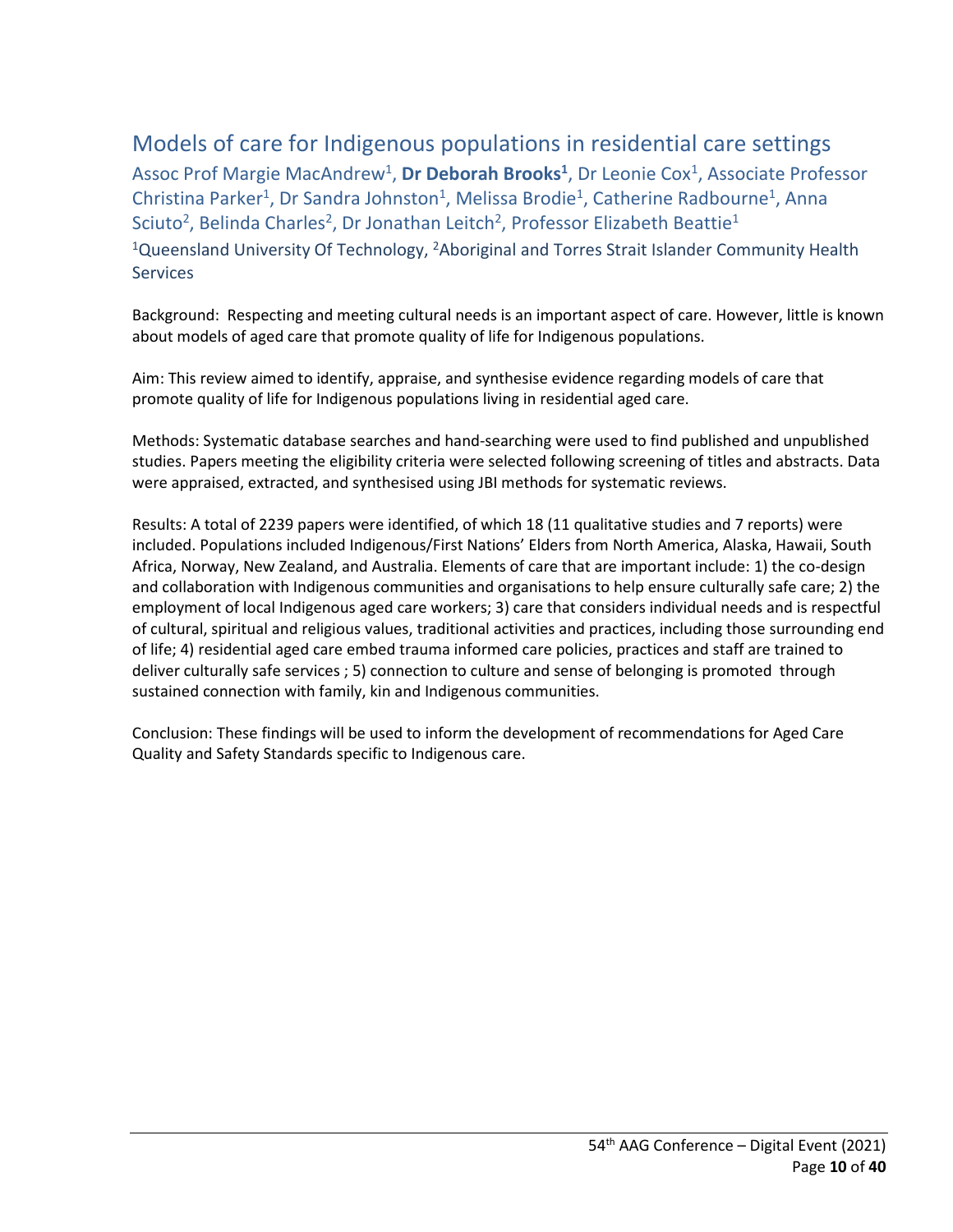## <span id="page-10-1"></span><span id="page-10-0"></span>Promoting DEmentia Friendly EmergeNcy DepartmentS (DEFENDS) Ms Sarah Carr<sup>1</sup>, Dr Kirsten Moore<sup>1</sup>, Dr Paul Yates<sup>2</sup>, Dr Hamed Akhlaghi<sup>3</sup>, Dr Claire Long<sup>4</sup>, Assoc Prof Frances Batchelor<sup>1</sup>

#### <span id="page-10-2"></span><sup>1</sup> National Ageing Research Institute, <sup>2</sup> Austin Health, <sup>3</sup> St Vincent's Hospital Melbourne, <sup>4</sup> Western Health

Emergency departments (ED) can be a disorientating, overwhelming and distressing environment for people living with dementia. Despite this, people living with dementia are 20% more likely to visit an ED than those without dementia. Evidence shows that a lack of gerontology skills, understanding of dementia in the ED setting and resource constraints affect staff's ability to treat people living with dementia. This research aims to determine if modifications made to EDs can improve the experience of older people living with cognitive impairment during their presentation and stay.

We use a pragmatic, mixed-methods design, across three EDs in Melbourne. The first stage involves completing the Hospital Environment Audit Tool (HEAT), a staff survey, patient audit and focus groups to identify key priorities for improving the ED environment for patients with dementia. The second stage will involve co-designing with ED staff an intervention. Outcomes will be measured through repeat patient audit, interviews with patients and their unpaid carers and a follow-up staff survey.

Environmental audits revealed a number of areas for improvement. These include improving signage for clarity, better use of colours for contrast, decreasing clutter in walkways, and improving bedside orientation. Staff surveys, patient audits and focus groups to identify environmental modifications will be presented along with an overview of the interventions implemented in each ED.

This study will present practical strategies identified by ED staff to overcome deficits in ED environments in order to improve the ED experience for older people with dementia and lessen negative impacts of the environment.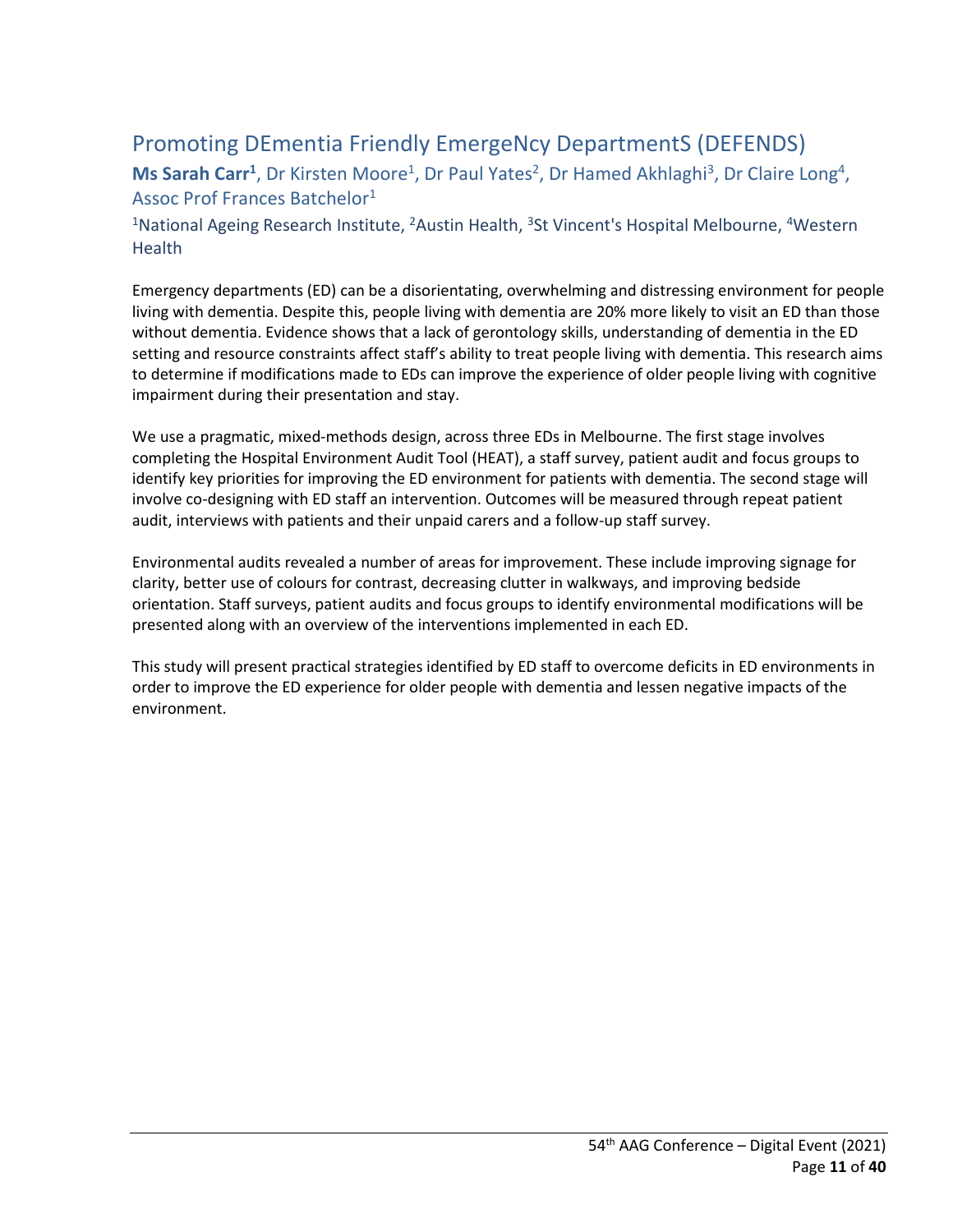<span id="page-11-1"></span><span id="page-11-0"></span>Using Smart Home Monitoring Technology to Track Changes in Appetite Dr Mark Michael<sup>1</sup>, Dr Victoria Cornell<sup>2</sup>, A/Prof Richard Beare<sup>1</sup>, Professor Velandai Srikanth<sup>1</sup>, A/Prof Michele Callisaya1

<span id="page-11-2"></span><sup>1</sup>Monash University, <sup>2</sup>ECH Inc.

#### Background

Appetite changes are a common, non-specific sign that can foreshadow various illnesses such as appendicitis. Smart home monitoring can be used to track activity in an older person's home and can potentially provide proxy measurements for appetite and capture changes in early stages of disease.

#### Methods

We undertook a research project, examining whether home sensor data is useful for monitoring health in older people. Participants who have used a home monitoring system for over a year were interviewed to identify medical events that occurred during the monitoring period.

In this presentation, we outline the case of a participant who developed appendicitis. We detail fridgerelated activity leading up to diagnosis as well as overall home activity changes during that same period.

#### Results

In the two days leading up to the presentation, the participant opened the fridge only 5 times each day, fewer than expected based on fridge activity from the previous 2 months (mean: 17.5 times per day; standard deviation: 8.8). Proxy measures of physical activity in the home, number of room changes and total time active, did not show a remarkable change prior to presentation.

#### Conclusion

Decreased fridge usage may be consistent with decreased appetite characteristic of appendicitis, and tracking fridge activity may prove useful in raising suspicion for gastrointestinal illness. Changes in physical activity captured by the home monitoring system were not remarkable enough to be concerning for a pathological process.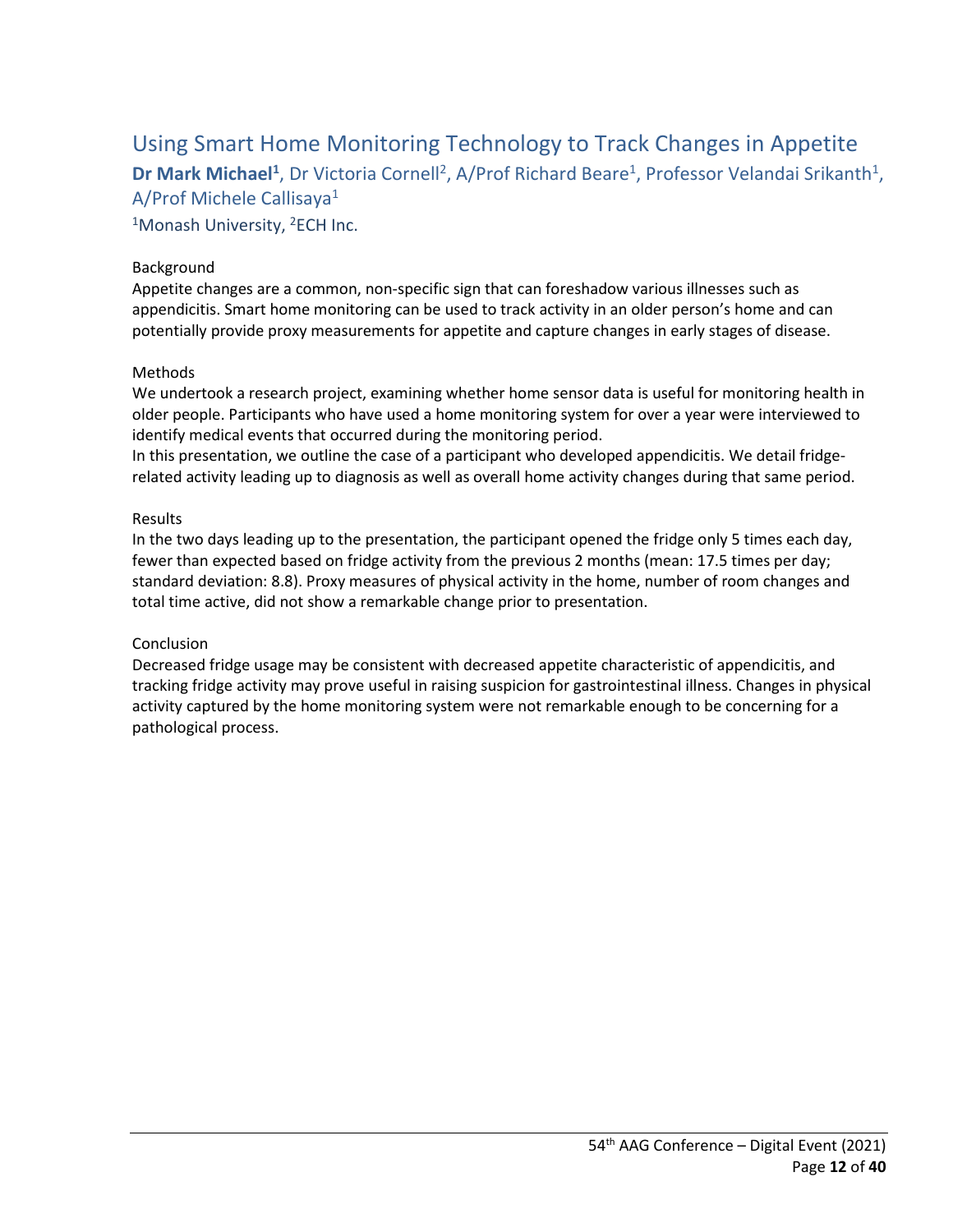## <span id="page-12-0"></span>Daily Stress, Uplifts and Well-being in ECH Home Support Team Members: A Pilot Investigation

<span id="page-12-1"></span>Dr Victoria Cornell<sup>1</sup>, Associate Professor Tim Windsor, Ms Bethany Wilton-Harding, Dr Anna Mooney, Dr Julia Scott

<span id="page-12-2"></span><sup>1</sup>ECH, <sup>2</sup>University of Adelaide

#### Background

Home Support Team Members (HSTMs) are critical in supporting older people to remain living independently at home, yet little research has investigated experiences and challenges they face delivering services outside of a residential care context. This pilot investigated the feasibility of a daily diary approach to gather micro-longitudinal data on day-to-day experience of stress and resilience among HSTMs.

#### Methods

Nineteen HSTMs completed daily assessments online for two weeks, including measures of job demands and resources, personal resources, motivation and strain.

#### Results

Findings support the feasibility of online daily diary approaches in assessing stressors/hassles, emotional uplifts, and resilience among HSTMs. This method was accessible to participants and yielded good quality data. Descriptive data on daily exposure to hassles and uplifts demonstrated substantial between- and within-person variation, pointing to the value of daily diary methods over traditional methods of data collection (e.g., one-off surveys). Analyses indicated that on days when HSTMs reported higher than usual workload or emotional demands, they also reported higher exhaustion. Similarly, on workdays when emotional uplifts were higher, HSTMs reported greater motivation.

#### Conclusion

Results suggest that this approach enhances our understanding of the daily challenges, stressors and uplifts experienced by HSTMs, and the factors that could influence HSTMs reactivity to these daily aspects of their working lives. The online daily diary format was generally acceptable to participants and preliminary data demonstrates the utility in this approach to detect between- and within-person differences.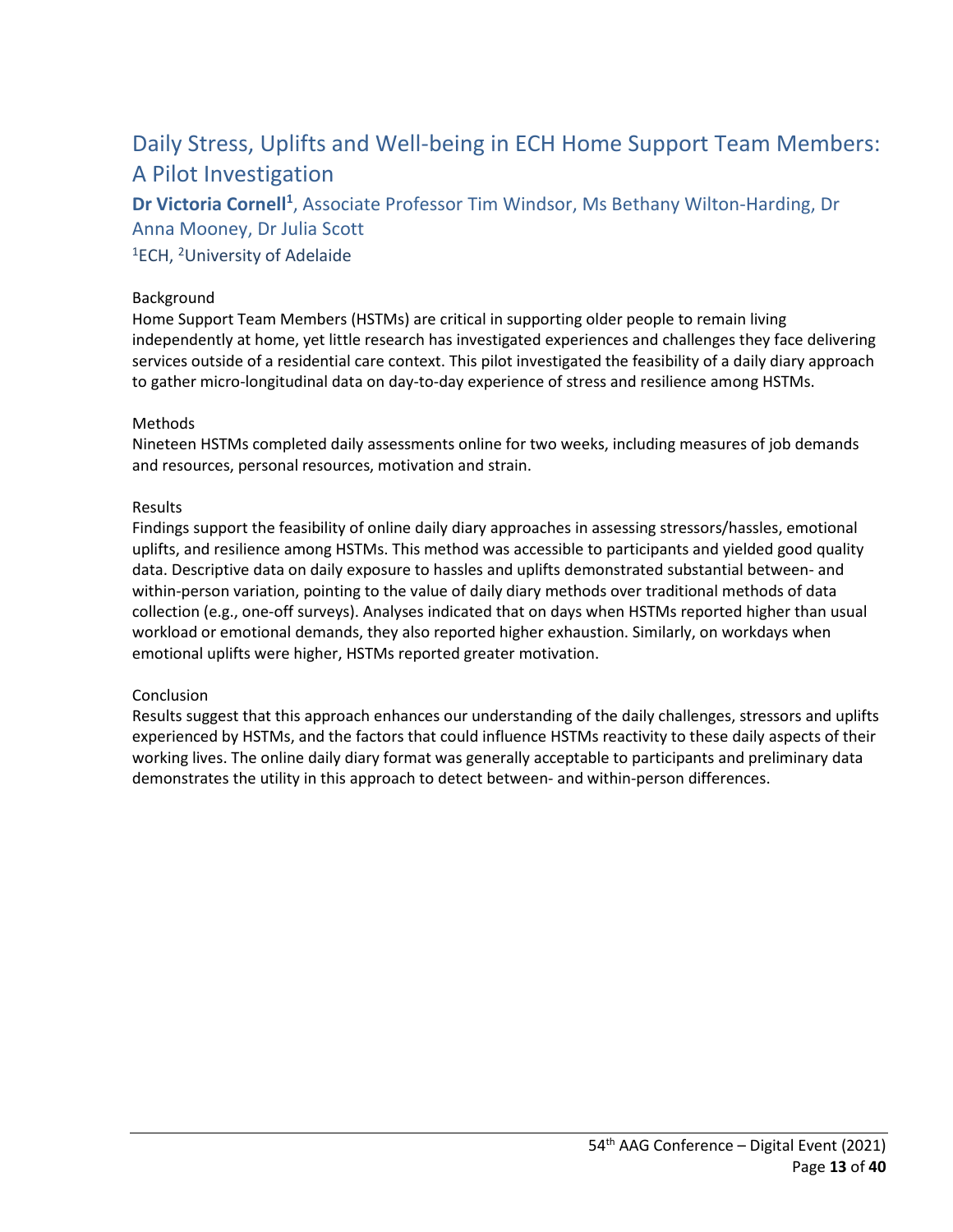## <span id="page-13-0"></span>A physiotherapy telehealth intervention to improve mobility in aged care (TOP UP): RCT trial protocol.

### <span id="page-13-1"></span>**Mr Rik Dawson**<sup>1</sup>

<span id="page-13-2"></span>1Institute of Musculoskeletal Health, University of Sydney

Deteriorating mobility and falls reduce independence and quality of life for older people in aged care. Tailored balance and strengthening exercise programs delivered by physiotherapists have been shown to improve mobility and prevent falls in older people aged 65+.1 Telehealth physiotherapy is emerging as an innovative method of service delivery for older people living in regional Australia and during the COVID-19 pandemic.2

This trial aims to establish the effect on mobility and falls of a telehealth physiotherapy program compared to usual care in older people aged receiving aged care services in the community and in residential aged care facilities. This randomized controlled trial will involve 240 older people living in the community or in residential aged care receiving aged care services aged 65+ years.

The primary outcome is the change in mobility as measured by the change in the Short Performance Physical Battery test score from baseline to 6 months after randomisation. Secondary outcomes include rates of falls, 5 times sit-to-stand, quality of life, and goal attainment at 6 months after randomisation. An economic analysis will compare the cost-effectiveness and cost-utility of the TOP UP program compared to usual care. A qualitative evaluation will assess the experience of participants, aged care staff, and physiotherapists involved in the trial.

1, Sherrington, C., et al. (2016). "Exercise to prevent falls in older adults: an updated systematic review and meta-analysis." British Journal of Sports Medicine 51: 1749-1757. 2.Australian Physiotherapy Association (2020). "Aged Care Royal Commission Impact of COVID-19 on Aged Care supplementary submission."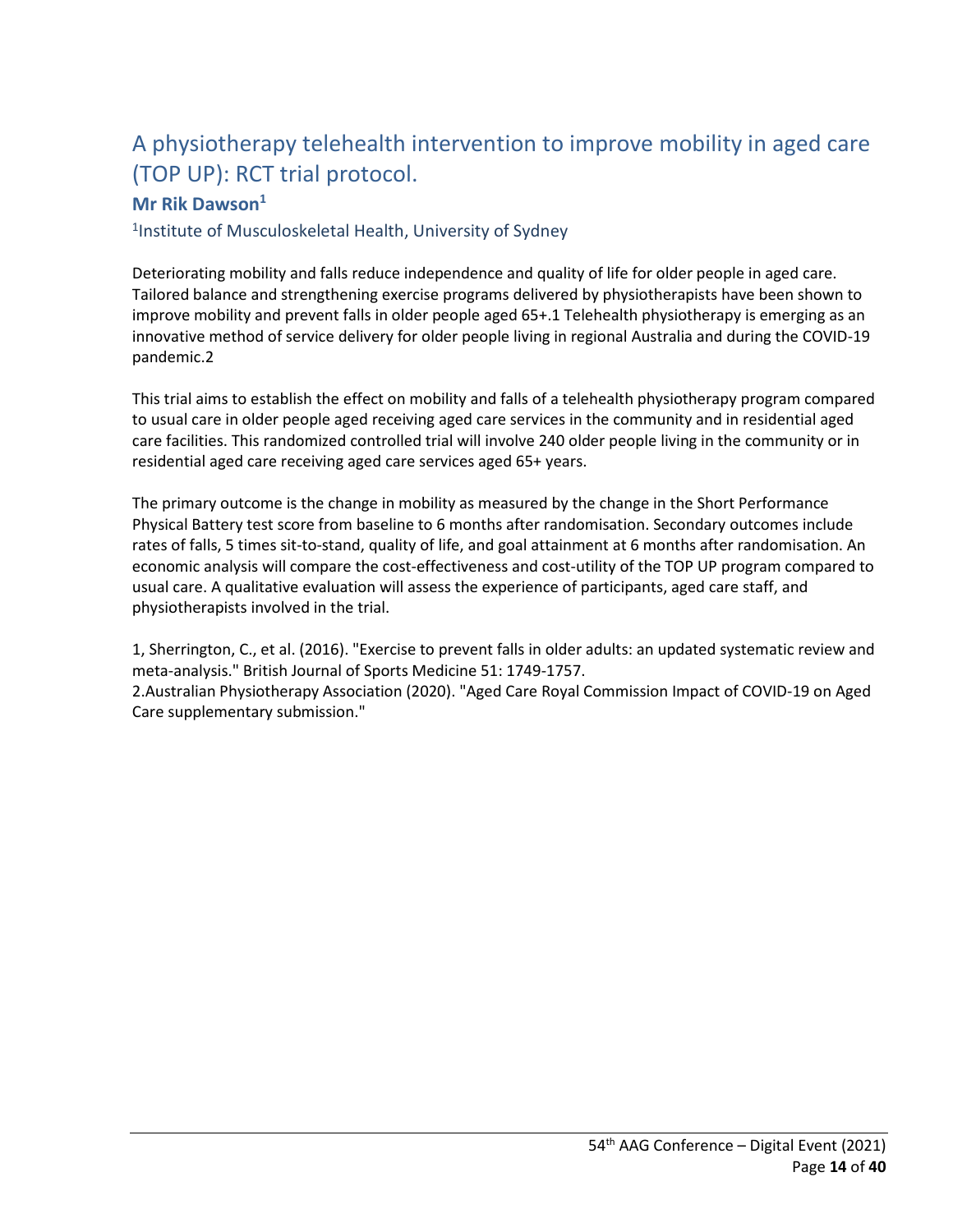### <span id="page-14-0"></span>How can we successfully provide Psychological services to clients in Residential Aged Care Facilities remotely? **Mrs Jenni Dickson1**

#### <span id="page-14-2"></span><span id="page-14-1"></span>1Better Place Austrlaia

Better Place Australia is funded by SEMPHN and NWMPHN to deliver Psychological Services in Residential Aged Care Facilities (RACFs) as well as providing a capability framework ensuring correct identification and client support.

Leaving their home, often leaving behind a pet, friends and loved ones acerbates stress, anxiety, depression and fear many people face when entering RACFs, as well as the feeling of "facing mortality". During Victoria's COVID lockdown and RACF outbreaks, services were quickly adapted to online delivery. Our practitioners observed:

- Very high levels of stress and anxiety among facility staff
- Very high social isolation prevailing amongst RACF clients
- Significantly higher levels of anxiety and depression than prior to the pandemic

• A profound sense of grief and loss with many residents having lost friends and not seeing their families for a long time.

Better Place provided telehealth counselling services to clients via ZOOM and other platforms. This was challenging due to:

- Lack of equipment/resources from RACFs
- Need for RACF staff to set up and close sessions
- Difficulty for clients with hearing issues
- Ensuring platforms are available both to Better Place and RACFs.

Limitations on the use and sharing of handheld devices as a result of infection control, lead to developing and trialling provision of remote mental health support utilising video screen mounted on a portable stand with a protective screen.

This presentation will discuss:

- Processes to overcome barriers in delivering telehealth in RACFs
- Evaluation of the trail of portable monitors.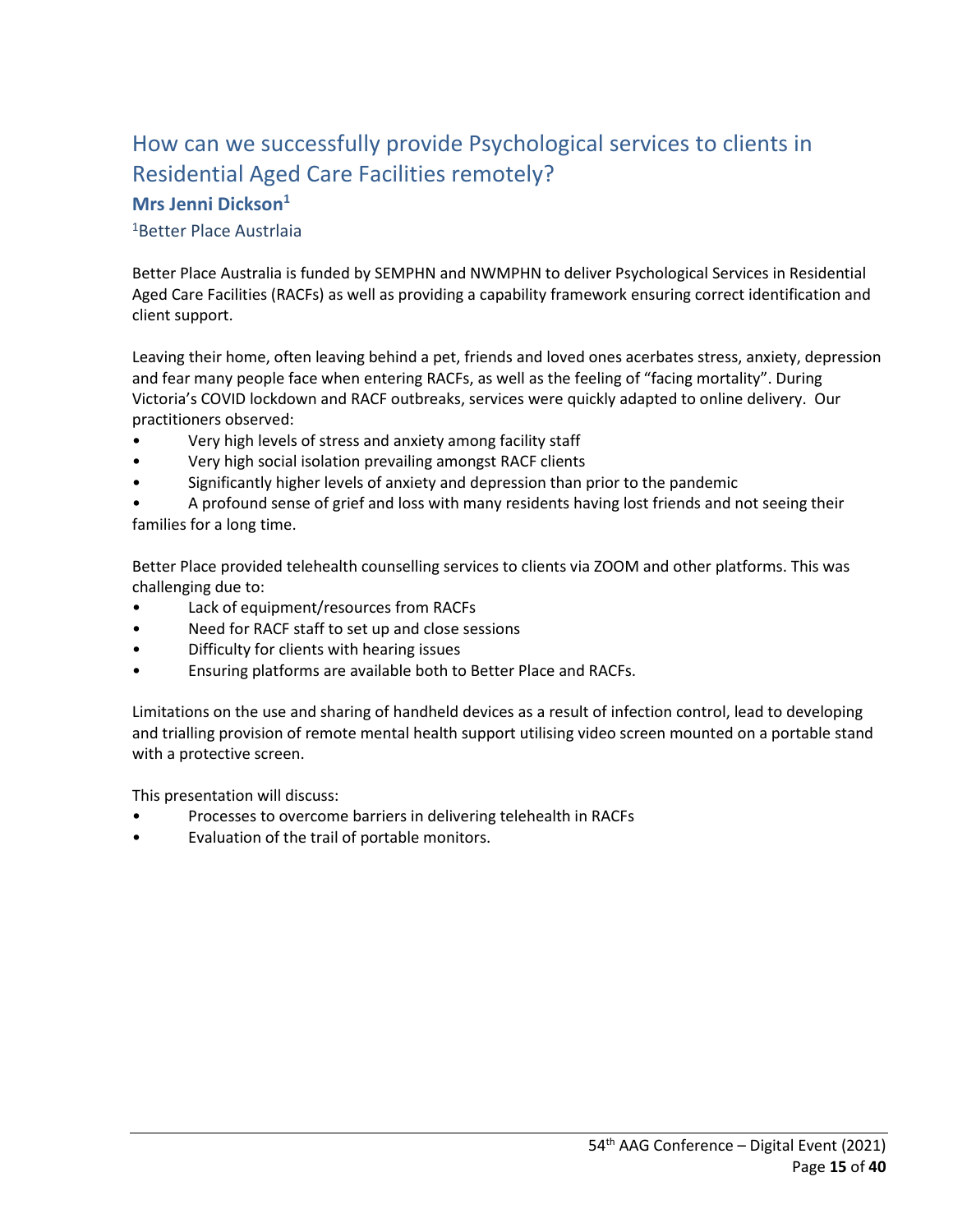## <span id="page-15-0"></span>Healthy Ageing for Isolated Older Adults: Innovative Social Network Tool during an Emerging Student Placement

<span id="page-15-1"></span>Dr Sanetta Du Toit<sup>1</sup>, Yasheeka Patel<sup>1</sup>, Ivaylo Vassilev

<span id="page-15-2"></span><sup>1</sup>The University of Sydney

Background: The COVID-19 pandemic has increased social isolation and loneliness in community dwelling older adults whose wellbeing are already impacted by limited community services. Generating Engagement in Networks Involvement (GENIE) is an evidence-based, client-centred social network online tool piloted by University of Sydney occupational therapy students on an emerging placement with the Australian Red Cross in New South Wales. As community aged care services are unable to meet its high demand, student placements enabled holistic service provision to be provided through this innovative social tool. GENIE promotes social resilience by facilitating access to community resources, activities and people to extend or re-establish a user's social connections.

Methods: This mixed methods study aimed to identify the potential for GENIE to maintain and promote social connections in older adults. Quantitative data identified the extent of social network change for GENIE users over time. Qualitative data included group discussions facilitated by the nominal group technique and thematic analysis of documentation by student facilitators to explore GENIE's impact and implementation.

Practice Implications: The current pandemic highlighted older adults' increased social vulnerability. There is hence an urgent need to understand and foster social network formation for daily wellbeing and emergency situations. Research findings will therefore inform the potential of GENIE employment across aged care services for promoting interagency pathways to support the social wellbeing of older adults.

Conclusion: This study informed and enabled an understanding of how GENIE could support a time-efficient process for facilitating person-centred care whilst extending an organisations' service provision.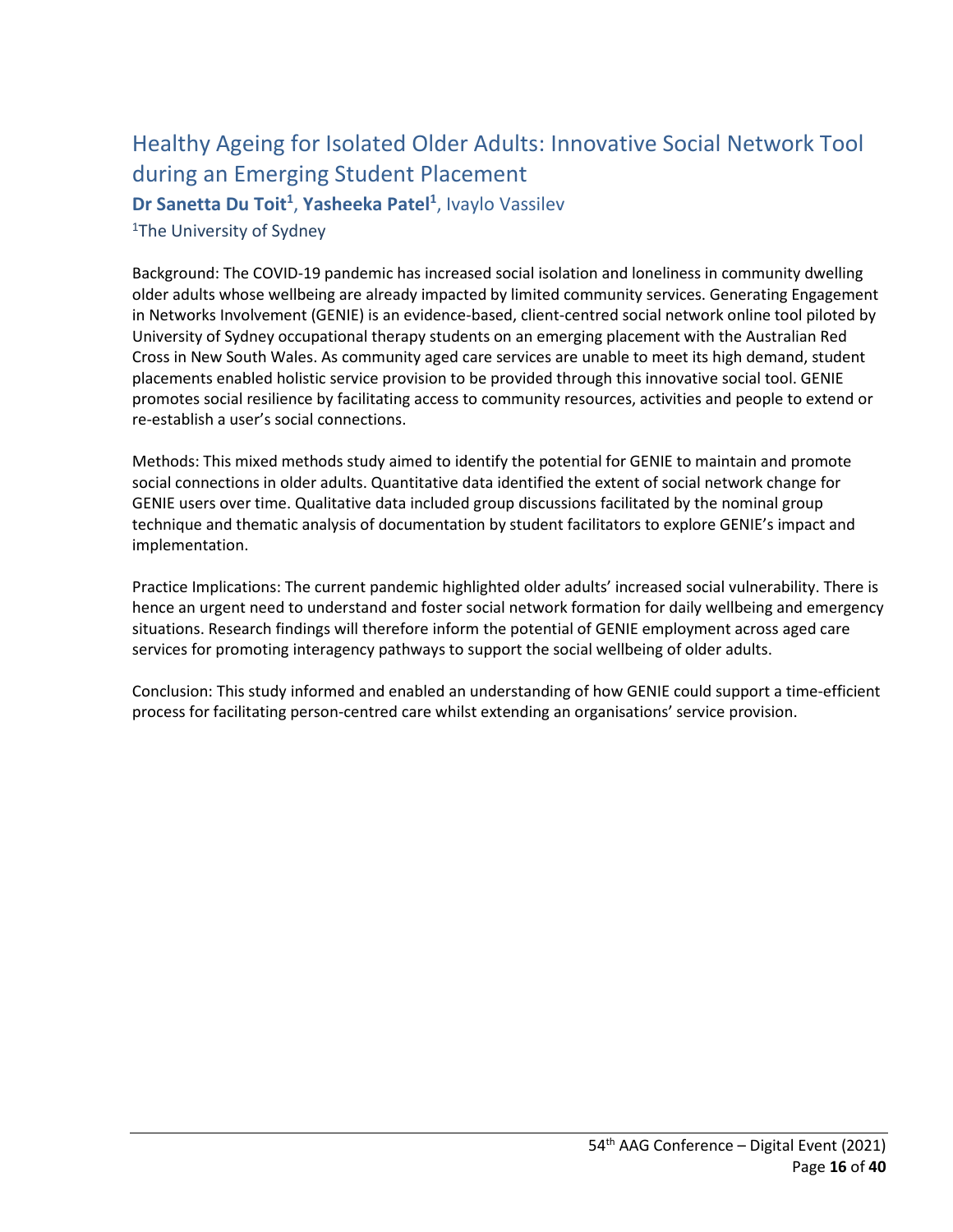## <span id="page-16-0"></span>Understanding Nursing Assessment and Management of Urinary Incontinence in the Rehabilitation Setting

<span id="page-16-1"></span>**Assoc Prof Amanda Fox1** , **Ms Renee McMillan2**

<span id="page-16-2"></span><sup>1</sup>Queensland University of Technology, <sup>2</sup>Redcliffe Hospital

Urinary incontinence (UI) is a common condition experienced by hospitalised older adults. The prevalence of incontinence among patients in acute care settings is reported to range from 10% to ~ 40%. People suffering from UI experience lower health-related quality of life and poorer mental health. As the population ages, the demand for effective management of this health issue will also increase. Nurses are particularly well placed to facilitate evidence-based care of older adults experiencing incontinence during hospitalisation.

Limited research has been published that examines the incidence and impact of UI on health outcomes for older adults admitted to inpatient rehabilitation settings. The aim of this exploratory research was to identify and report the prevalence and impact of UI on patients admitted to a 14 –bed hospital rehabilitation setting. A retrospective audit was conducted to describe UI and record Functional Independence Measure (FIM) scores for patients on admission and discharge over a 12 month period. The number, type and cost of consumables (i.e. incontinence pads and devices) used in a rehabilitation unit was also recorded. These research findings will be discussed in this presentation and will provide valuable evidence to inform development of best practice guidelines for management of UI in this population.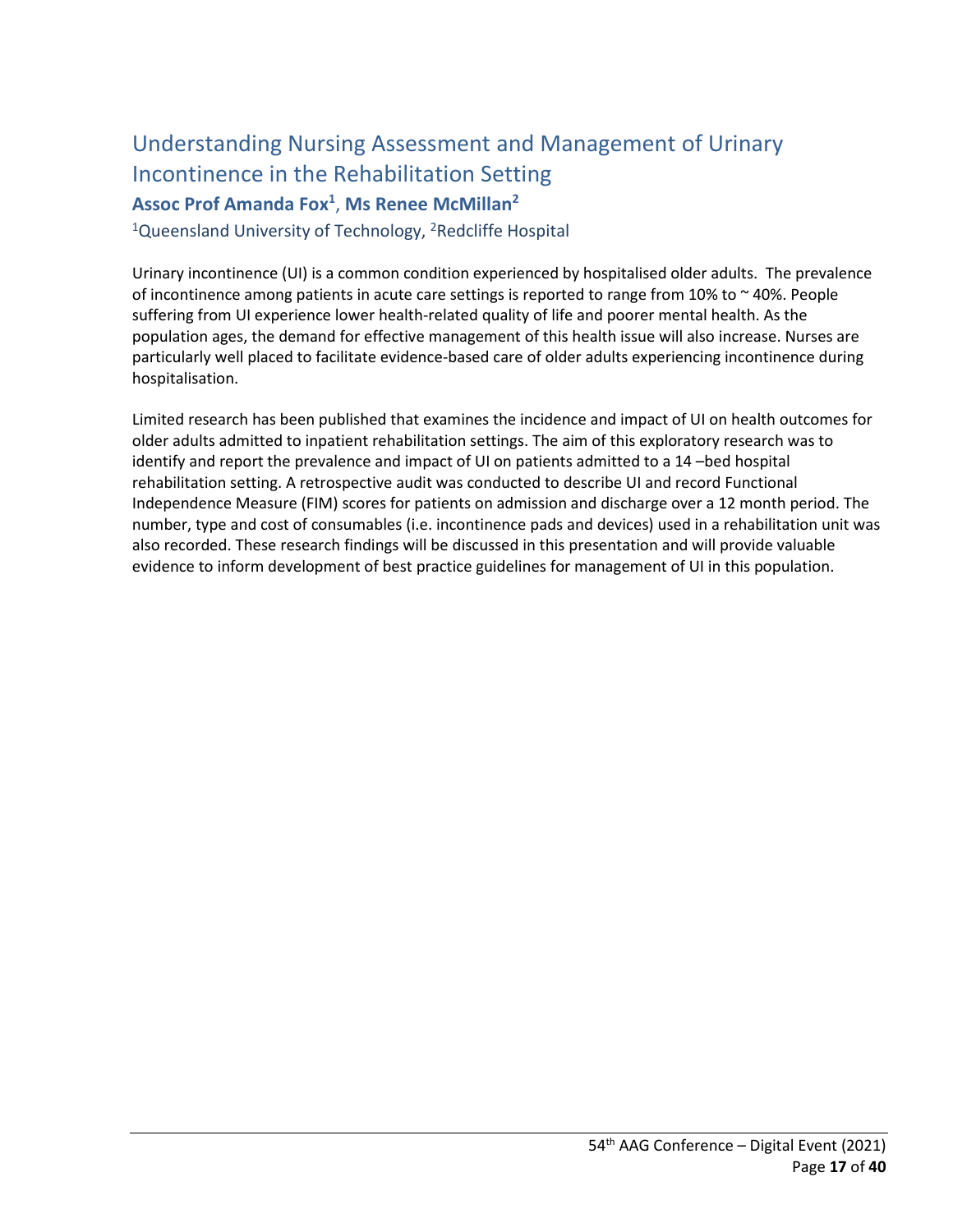## <span id="page-17-0"></span>Investigating the quality of continence assessment and management in residential care: A mixed methods study

<span id="page-17-2"></span><span id="page-17-1"></span>Dr Xanthe Golenko<sup>1</sup>, Ms Kate McLeod, Professor Judy Lowthian 1Bolton Clarke

Introduction: Incontinence is one of the main reasons for institutionalisation in residential care homes and is linked with increased falls, skin breakdown, depression, social isolation and impaired quality of life. This study investigates current practices and staff and resident experience with incontinence assessment and management in a residential care home drawing on four quality indicators for toileting and containment strategies proposed in the KPMG Global Strategy Group Report 2018.

Methods: A concurrent mixed methods study was conducted in a 120-bed care home. A desk-top analysis of secondary data from information management systems provided a snapshot of how continence was assessed, managed and responded to. Semi-structured interviews were conducted with four staff and five residents to explore their experience and understand the impact of current practice on resident emotional wellbeing. Comparative analysis assessed the level of congruence and helped develop a deeper understanding.

Results: Findings from the two data sets were highly congruent. Key findings include: 1) Lack of communication with residents about continence needs and resident or family member involvement in decision-making about management strategies; 2) Heavy reliance on product usage and limited conservative strategies such as toileting, dietary modification, physical exercise programs; 3) Staff frustration re: inability to respond to calls in a timely manner; 4) Positive staff-resident relationships to minimise negative impacts on emotional wellbeing.

Conclusion: Staff are stretched to capacity just trying to provide basic care, often missing crucial opportunities to improve continence status or provide continence care that is to the resident or family's preference.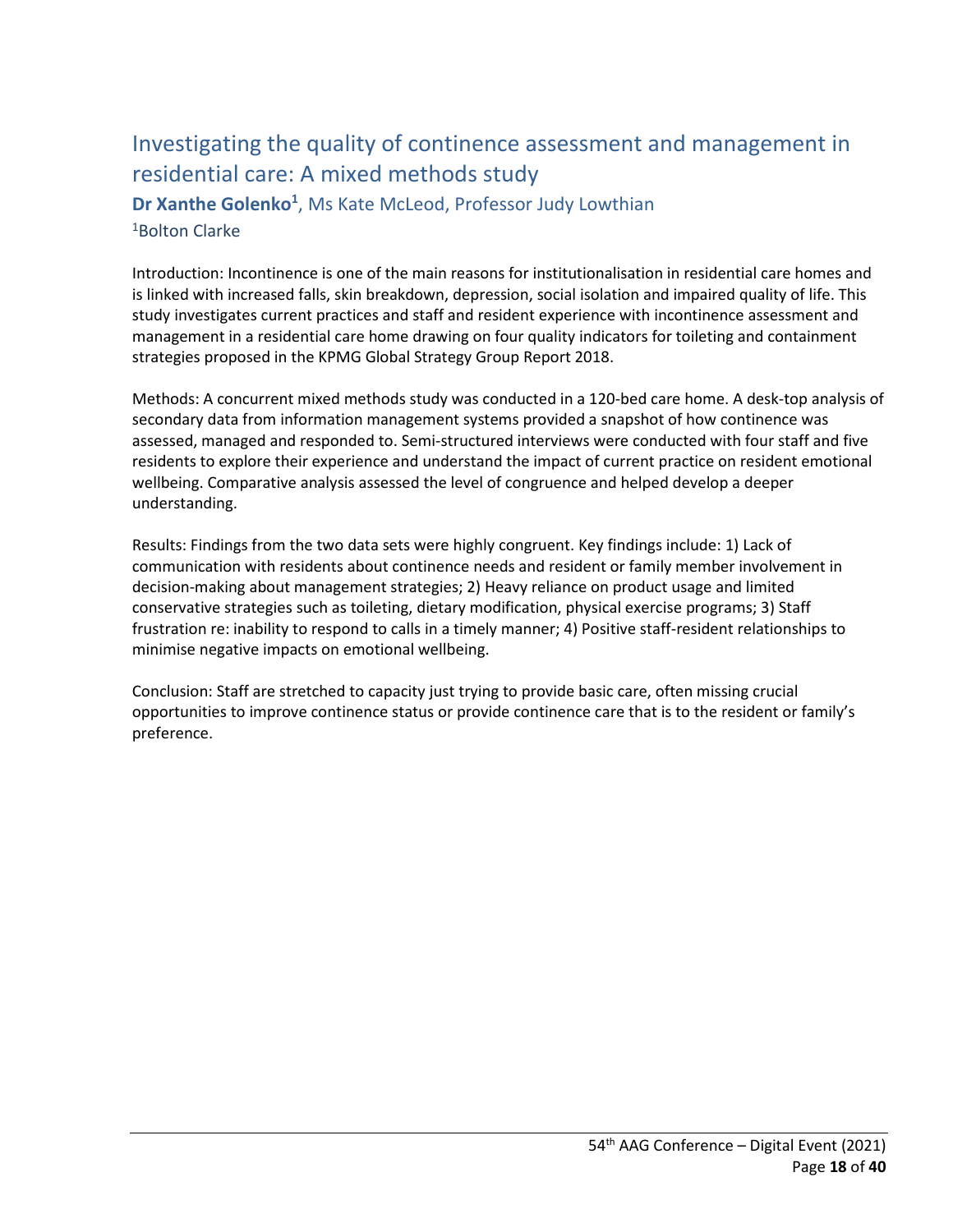## <span id="page-18-0"></span>The impacts on Implementing the DDDA booklet among persons with dementia and their family

<span id="page-18-1"></span>Dr Hui-Chen (Rita) Chang<sup>1,2</sup>, Dr Megan. F. Liu<sup>3</sup>, Dr Hui-Wen Chien<sup>4</sup>, Ms Li-Yu Tang<sup>5</sup>, Mr Mu-Hsing Ho<sup>1,2</sup>, Professor Victoria Traynor<sup>1,2</sup>

<span id="page-18-2"></span><sup>1</sup>University of Wollongong, Faculty of Science, Medicine and Health, School of Nursing, <sup>2</sup>Illawarra Health and Medical Research Institute, <sup>3</sup>Taipei Medical University, School of Gerontology Health Management, 4Asia University, College of Medicine & Health Science, Department of Nursing, 5Taiwan Alzheimer's Disease Association

Background: Persons with dementia experience cognitive deficits that can compromise their driving safety. However, giving up driving may be easy for some, but difficult for others, it is crucial to ensure that appropriate support is available to persons with dementia. This study aimed to examine the effects of the dementia and driving decision aid on driving decision, depression and anxiety levels during the decision making process in persons with dementia.

Methods: A before and after study design was undertaken in a metropolitan hospital in northern Taiwan. The Mandarin version dementia and driving decision aid (Chang, et al., 2021) was used as an intervention and introduced to participants and their family at the baseline visit, and the content was discussed with trained case manager in weekly visits. Posttest data were collected after a month. Wilcoxon Rank Signed test was employed to examine the intervention on depression and anxiety levels.

Results: In total, 25 persons with dementia reported significant improvements on depression (Z = -6.438, p < 0.001) and anxiety (Z = -6.824, p < 0.001) levels through the decision making process. Results also revealed that 92% of participants and their family considered the dementia and driving decision aid is helpful in the decision making process.

Conclusions/Implications: The dementia and driving decision aid reduces the gap in the limited knowledge in terms of assisting persons with dementia and their family making discussion and decision on driving retirement. The impacts on improving depression and anxiety levels in persons with dementia are also documented.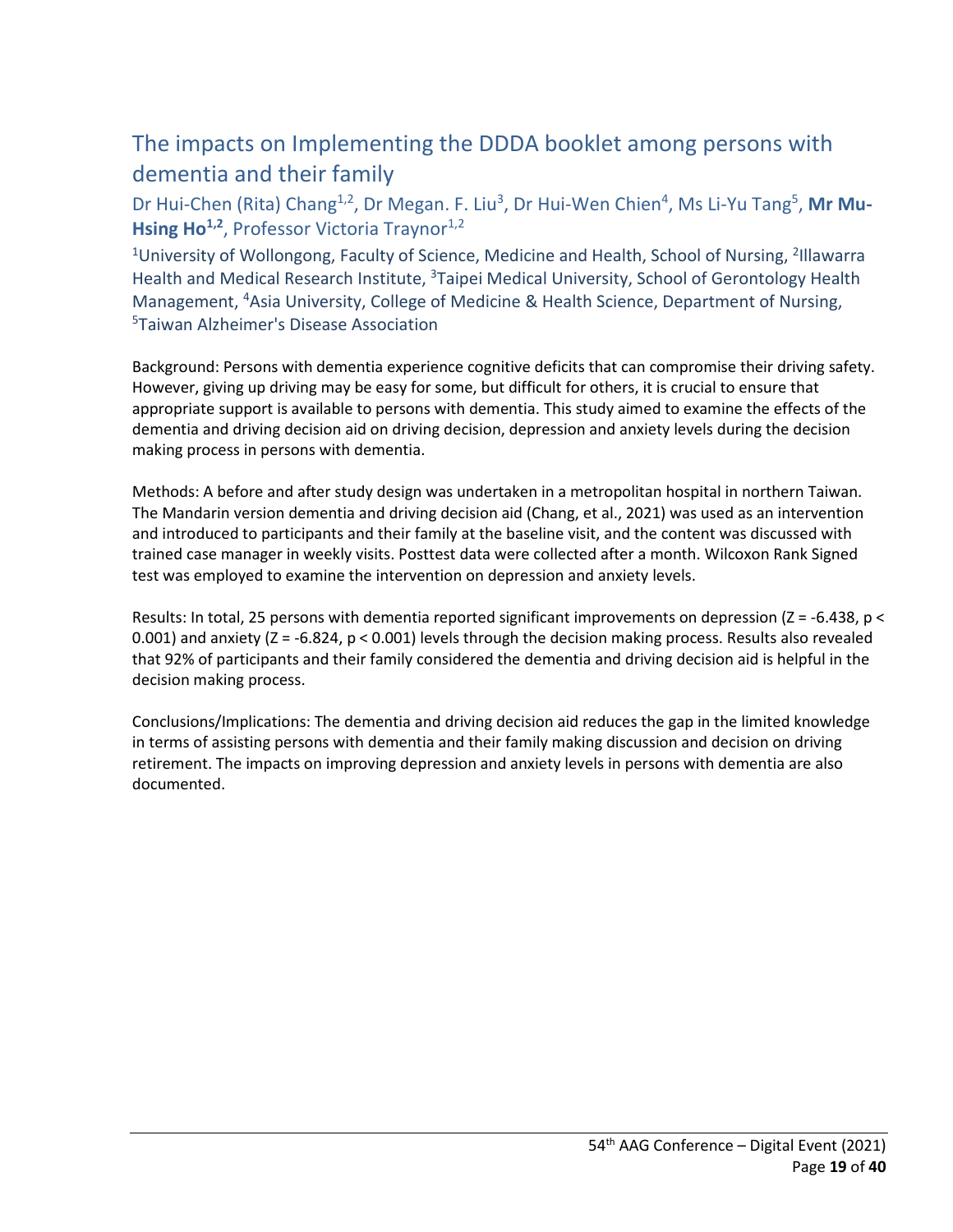## <span id="page-19-0"></span>Responding to the despair of older people.

### <span id="page-19-1"></span>**Dr Frank Hughes<sup>1</sup>**

<span id="page-19-2"></span>1Older People's Mental Health Southwest Sydney Lhd

Depression in older people is only rarely a stand-alone condition and among the challenges of working therapeutically with a depressed older person is that of understanding the complex interaction of health, personal and social problems encountered by that person. For some people their situation is overwhelming and despair is the most prominent feature of their mental state.

It is difficult for many people to conceive of a way back to hope for those individuals who, on entering dependent old age, come to feel defeated and abandoned. Yet, as will be illustrated in this presentation, some depressed people do find a peace of sorts, not necessarily feeling happy but more content and accepting. Vignettes based people with whom the writer has worked substantiate this point.

A major issue is overcoming the barriers to therapeutic work with depressed older people, especially those in Aged Care Facilities. The costs are high, it is hard to find skilled therapists, referral pathways can be confusing and some believe that old people, especially those with impaired cognition, can only be treated with medication. Perhaps the biggest barrier is that the dominant model of service delivery cannot be scaled to meet the need.

This paper suggests we need new ways of thinking about mental health care older people and ideas from community psychology, family therapy and developmental psychology may provide a foundation for new ways of thinking about the issues raised here.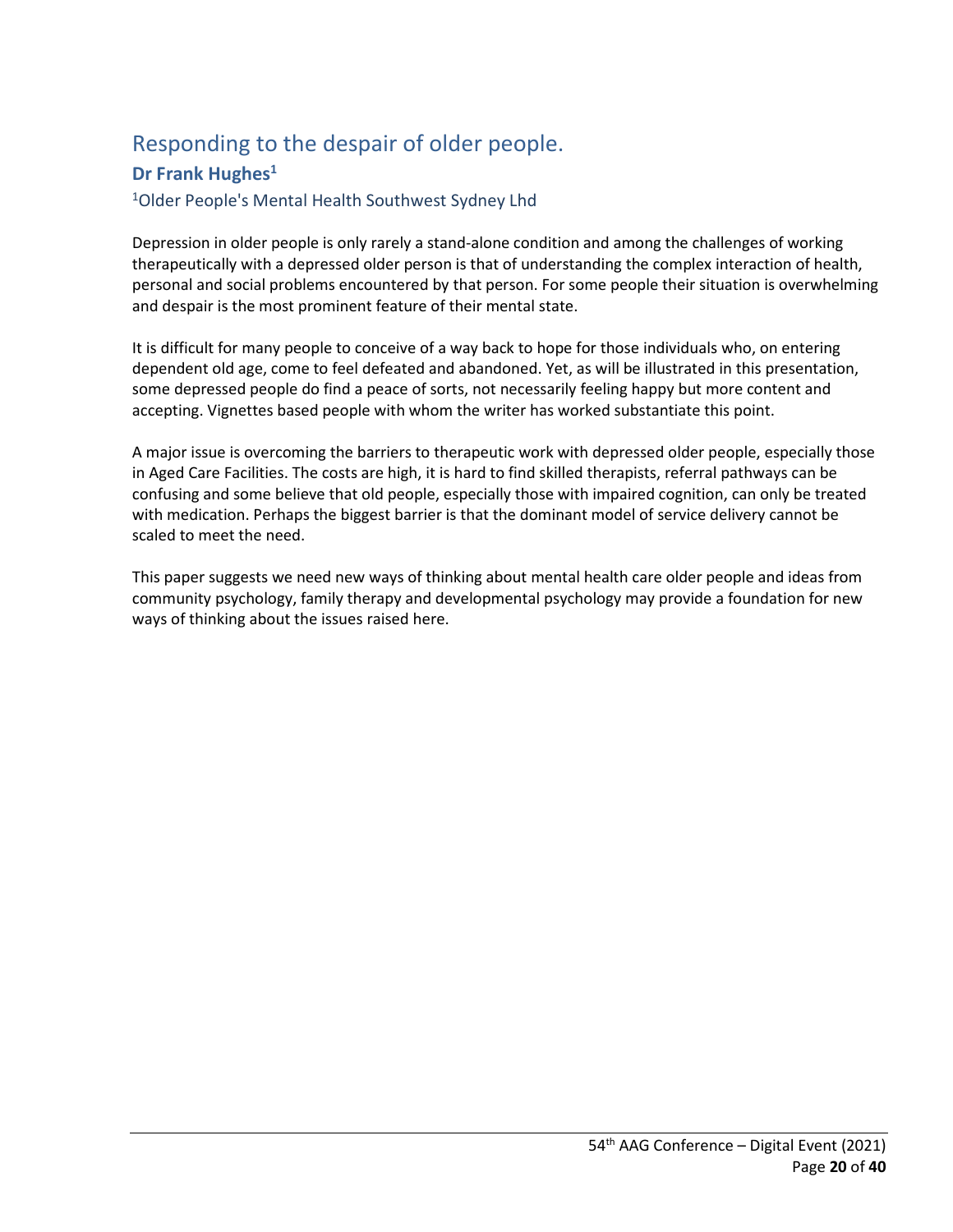## <span id="page-20-0"></span>The Blueprint for Establishing Psychologically Healthy Workplaces – The Next Generation Workforce **Ms Sue Jauncey1**

<span id="page-20-2"></span><span id="page-20-1"></span>1Appellon

To create a psychologically healthy and resilient workforce, we must take the time required to understand what constitutes a happy workforce based on the body of evidence that exists within the discipline of behavioural and neuropsychology. We must understand the science behind what constitutes a happy workforce and not be influenced by pop psychology or any other popular trend or model of the day, to be truly innovative, disruptive and creating long-lasting psychological change.

What they really need, psychologically, is to feel like they are achieving — and connected to — a common purpose, goal or people. If we create a workforce environment based on achievement and connection, intrinsic self-worth is a natural outcome and stress and anxiety decreases. When stress and anxiety decrease, employees can access creativity, and more able to see the solutions and opportunities available to them. Achievement increases, as does the desire to work collectively and connectedly.

The key is to understand the difference between a personalised workforce focus versus an objectively focused workforce. Focusing objectively on the collective builds employees' self-worth and reducing levels of stress, anxiety and early onset of mental health issues.

The topic gives case studies and insights from 100,000 users and 100s of scientific research studies, from Aged Care organisations and Hospitals (for example: Bethanie and UK NHS Trust) all distilled into easy to understand insights for your audience.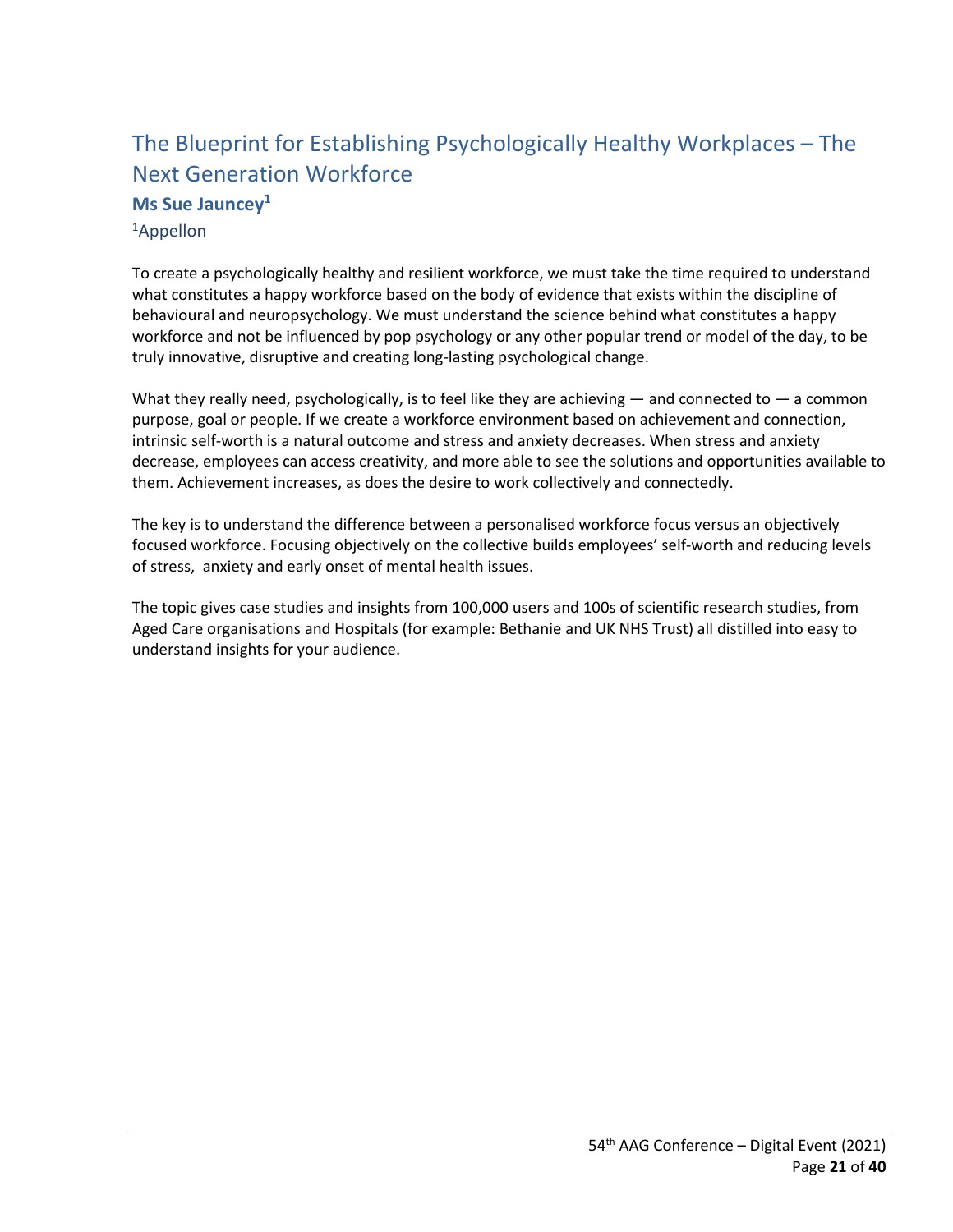## <span id="page-21-1"></span><span id="page-21-0"></span>Digital companions for people with dementia: A participatory approach **Dr Gail Kenning<sup>1,2</sup>**, Professor Jill Bennett<sup>1,2</sup>, Volker Kuchelmeister<sup>1</sup>

<span id="page-21-2"></span><sup>1</sup>Feel (felt Experience And Empathy Lab, UNSW, <sup>2</sup>Ageing Futures Institute, UNSW

While the clinical and pathological dimensions of dementia have been explored in depth, the lived experience of what it is like to live with the condition remains under researched. This project focuses on understanding lived experience and using the findings to transform the screenviewing experience of people living with dementia and their carers. In this project, artificially intelligent (AI) characters interact and personally respond to viewers to support psychosocial needs.

The leading contributors to reduced quality of life for people living with dementia are social isolation; feelings of lack of connection; having nothing to do; unmet needs; and neuropsychiatric symptoms. [1]

Screen-based interaction is a primary form of connection and entertainment for people in residential aged care and at home—as recently highlighted in times of COVID-19 lockdowns. Screens are familiar to many people who have grown up with TV and movies, and now use tablets and smart phones. [2] Engaging with entertaining and informative media can potentially support preservation of cognitive functions. But, as dementia progresses, it becomes harder to engage with previously enjoyed TV and movie content. Research shows that people with dementia can maintain engagement for longer when content is "cognitively appropriate". But, there is little dedicated content available. [3]

Today's mainstream content has complex plots; multiple characters; sophisticated backstories; fast-paced action and dialogue; and scene changes with fast cuts. All likely to induce confusion rather than extend engagement. This project produces responsive character led content that can interact with the viewer and promote meaningful engagement.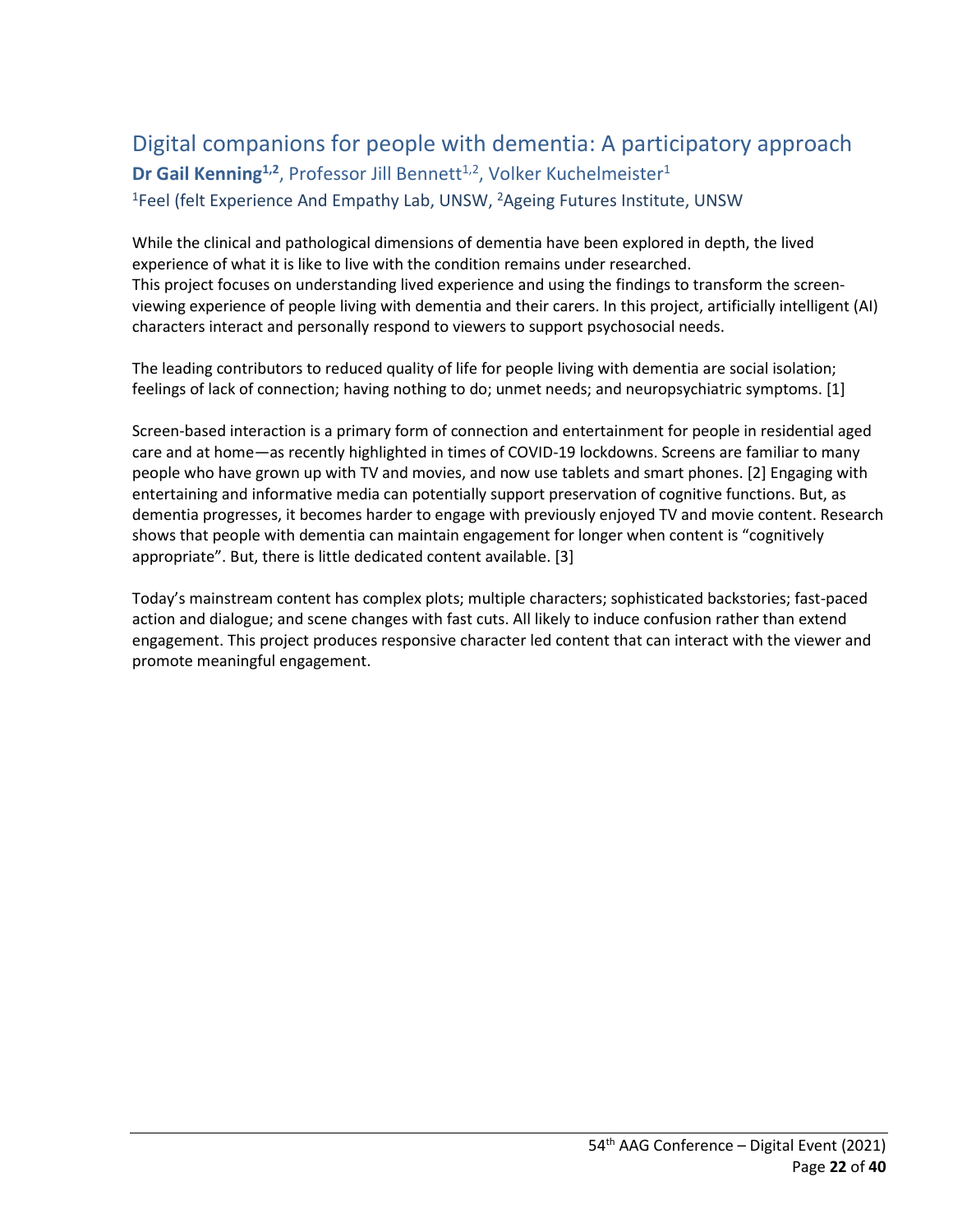## <span id="page-22-0"></span>Association between anxiety and cognitive decline over 12 years in an Australian population-based cohort.

<span id="page-22-1"></span>Dr Scherazad Kootar<sup>1,2</sup>, Dr Hamidul Huque<sup>1,2</sup>, Dr Richard Arthur<sup>3</sup>, Dr Moyra Mortby<sup>1,2</sup>, Prof Kaarin Anstey $1,2,3$ 

<span id="page-22-2"></span><sup>1</sup>Neuroscience Research Australia, <sup>2</sup>School of Psychology, University of New South Wales, <sup>3</sup>Centre for Research on Ageing Health and Wellbeing, The Australian National University

Introduction: Findings on the associations between anxiety and cognitive decline are mixed and often confounded by depression and anxiety medication. We studied whether anxiety symptoms were associated with the risk of cognitive decline after adequate adjustment of confounding factors.

Method: Our study consists of 2,551 community-dwelling older adults recruited between the ages of 60-64 years and followed up for 12 years in the PATH Through Life cohort study. Anxiety symptoms were measured using the Goldberg Anxiety Scale (GAS; range 0-9). General cognitive function, episodic memory, working memory, verbal intelligence, processing speed, and psychomotor speed were measured. Multilevel analyses were carried out to investigate the association between anxiety symptoms and cognitive decline over 12 years, taking into account confounding variables.

Results: We did not find a significant association between anxiety symptoms and cognitive decline over 12 years. Although some associations between anxiety symptoms with psychomotor speed (β= -0.04, 95% CI: - 0.07, -0.01) and processing speed (β= -0.27 95% CI: -0.43, -0.12) were found, these were attenuated after adjusting for depression.

Conclusions: In this sample of cognitively healthy men and women aged 60 years and above, anxiety symptoms were not associated with the risk of cognitive decline. Long follow-up study time, appropriate selection of confounding factors, and estimating the effect of chronicity of anxiety are important to establish the association between anxiety and cognitive symptoms. These results also show the difficulty to distinguish the unique effects of anxiety from depression given the overlap of symptoms and high intercorrelation.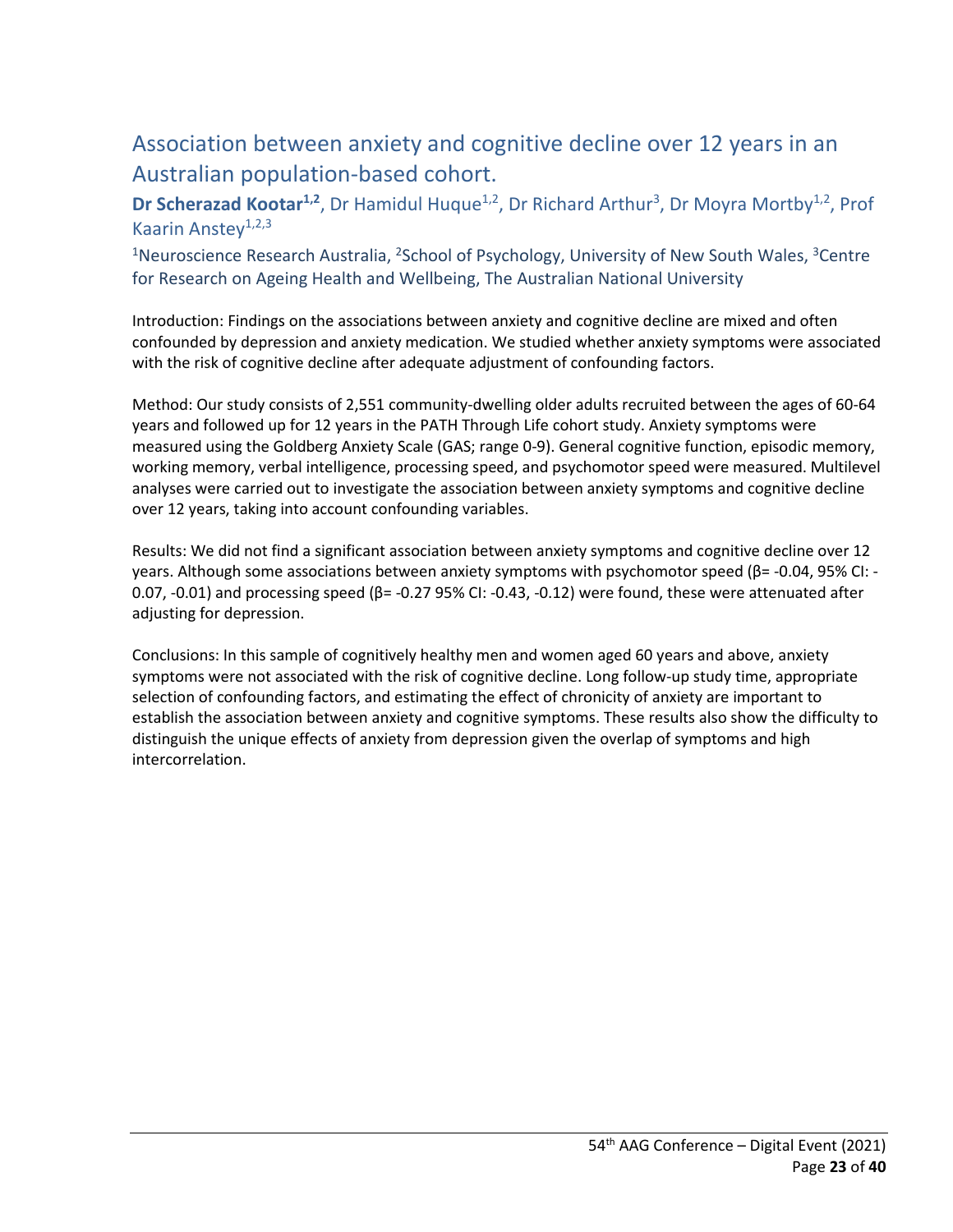## <span id="page-23-0"></span>Impact of education and occupational complexity on women's cognitive ageing: the need for female-specific research. **Ms Seoyoung (Hazel) Lee1**

<span id="page-23-2"></span><span id="page-23-1"></span>1University Of Melbourne

High education and occupational complexity are accepted modifiable lifestyle factors that delay the onset of cognitive decline. However, this knowledge comes from the findings of primarily male and mixed cohort studies. This study longitudinally investigated the role of education and occupational complexity specifically on women's cognitive ageing, using the data from the Women's Healthy Ageing Project.

212 women (aged 57.05 ± 2.67) reported their educational and occupational history in 1991 and completed CERAD delayed-recall test across 17 years of follow-up (1999-2016). The change in their cognition was measured using the difference in their score between baseline (1999-2002) and follow-up (2012-2016). Chi2 and correlational analysis assessed the relationship between the factors. Multiple linear and logistic regression analyses were conducted.

Moderate, positive correlation was found between the women's education and occupational complexity (χ2  $(df=1, N=178) = 48.131$ ,  $p < 0.001$ ). Higher education was associated with lesser cognitive decline (B=0.701, p<0.05); women who maintained their cognition were more likely to have received high education (OR 3.81, CI (1.23, 11.75)). Yet, such protection diminished after adjusting for occupational complexity. The impact of occupational complexity on cognitive change was insignificant. This study highlights the need for more female-specific investigation of social determinants of dementia risks, as the nature of the relationship between formal education and paid occupation does not properly reflect women's educational and occupational capabilities and complexity, particularly in this aged cohort. Future work must examine female-specific social determinants of dementia risk to account for the unique occupational and educational experience of aged women.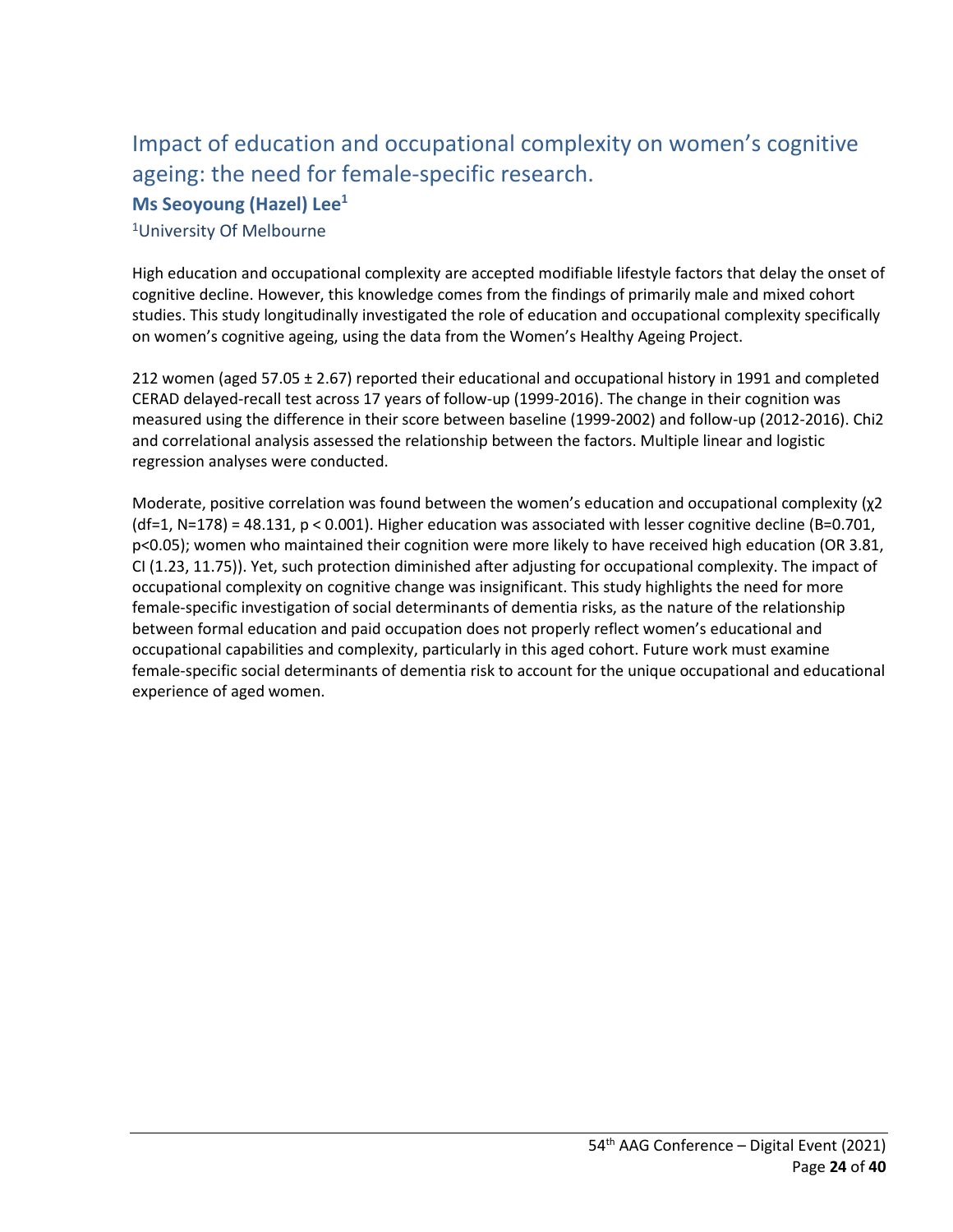## <span id="page-24-0"></span>How do older adults want to receive prognostic information about the end-of-life?

#### <span id="page-24-1"></span>Ms Ebony Lewis<sup>1</sup>, Mrs Maree Ticehurst<sup>1</sup>, Dr Kathrine Hammil<sup>2</sup>, Assoc Prof Magnolia Cardona<sup>3</sup>

<span id="page-24-2"></span><sup>1</sup>University of New South Wales, <sup>2</sup>Western Sydney University,  $3$ Bond University

Shared decision-making often involves discussions around poor prognosis. However, clinicians can find these discussions difficult. The level of prognostic information older people wish to receive can vary and the formats in how prognostic information is delivered has not been widely researched. We conducted an open-ended survey with 15 adult community-dwelling consumers from a University Consumer Group who had direct experience in health services for life-limiting illness either for a loved one or themselves. We aimed to 1) identify level of prognostic disclosure; 2) type of prognostic information; and 3) the format of prognostic communication older adults diagnosed with a life-limiting illness or caregivers prefer to receive. Hypothetical clinical scenarios of prognostic options were presented to ascertain preferences. The preferred format to receive prognostic information was verbal delivery by the clinician with a written summary. Photos and videos were less favored, and tables with number/percentages was least preferred. The type/content of information wanted was survival, treatment options, and benefits. We conclude that older community-based healthcare consumers want end-of-life prognostic information delivered verbally with a written summary by clinicians. Options to deliver prognostic information may vary across patient groups and knowing this can help clinicians in customizing the introduction of end-of-life discussions with their patients. Further research is needed to understand the preferences of other older patient groups (e.g. hospitalized) who are approaching the end-of-life.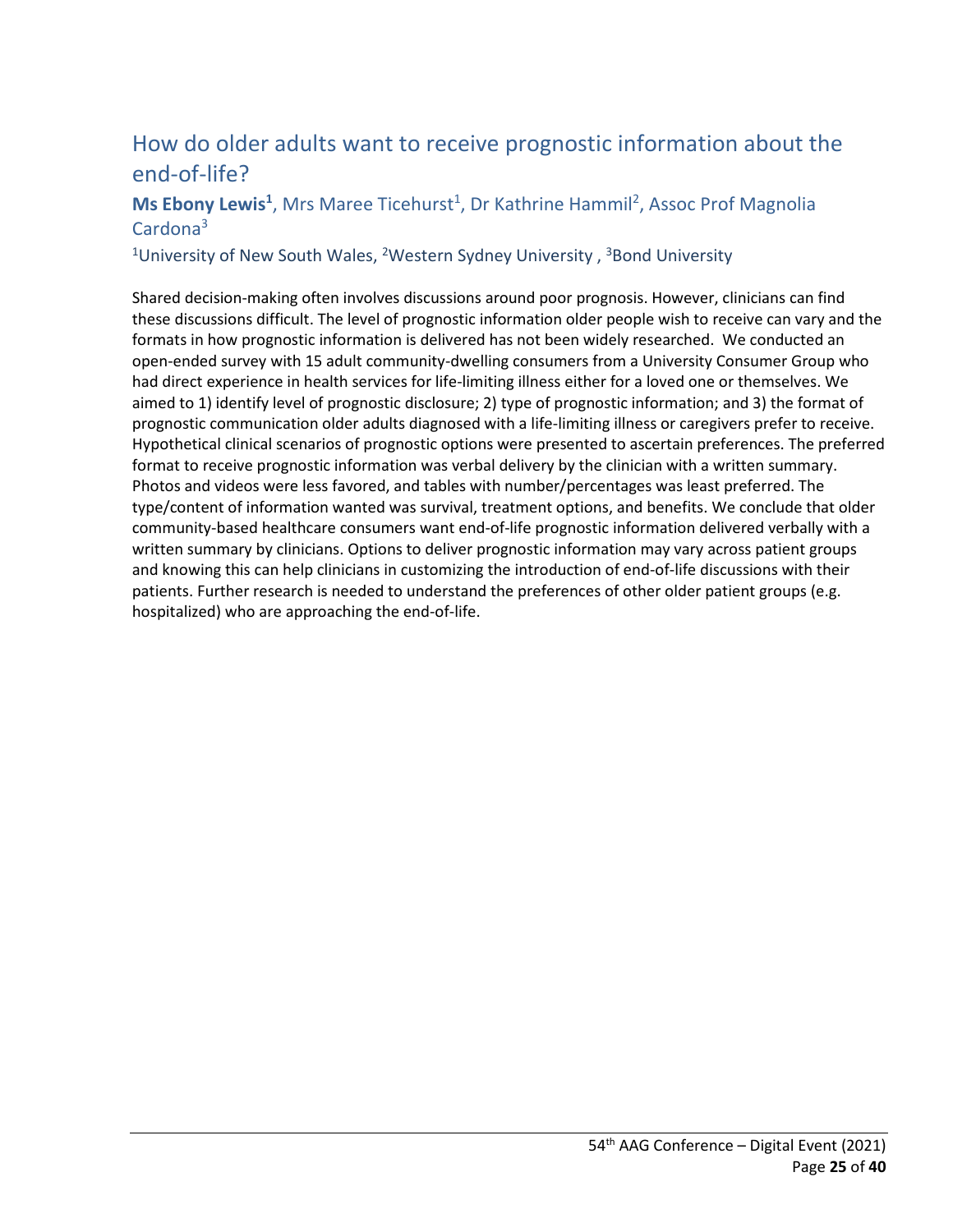## <span id="page-25-1"></span><span id="page-25-0"></span>Social participation in widowhood: Evidence from a 12-year panel **Mr Jeremy W Lim-soh1**

<span id="page-25-2"></span>1National University Of Singapore

Objectives: Social participation is important to the quality of life of older adults, especially widows. This is the first study to test whether older widows' formal and informal social participation rises or declines using multiple panel observations pre- and post-bereavement. The paper also tests the moderating effects of economic and marital satisfaction, depression, and husband's illness before death on these trends.

Methods: Seven waves of the Korean Longitudinal Study of Ageing are used to track changes in four measures of social participation – meeting and contacting a child, meeting friends, and attending a formal group. A comparison group of married individuals, weighted with coarsened exact matching, controls for age and time trends. Mixed model regressions estimate the effects of widowhood over time.

Results: Social participation shows little change before bereavement and rises significantly after bereavement for all measures. However, frequencies of meeting and contacting a child peak and decline early post-bereavement, while meeting friends and attending a group show delayed but long-lasting effects. Moderators economic and marital satisfaction are positively associated with overall social participation levels, but negatively associated with social participation post-bereavement.

Discussion: Increased social participation after bereavement underscores the resilience of widows and the social support they receive. However, differences in timing suggest that contact with children is gradually substituted with extra-familial relationships in the long run. The negative moderating roles of economic and marital satisfaction point to a paradox where seemingly well-off individuals may be more vulnerable to widowhood.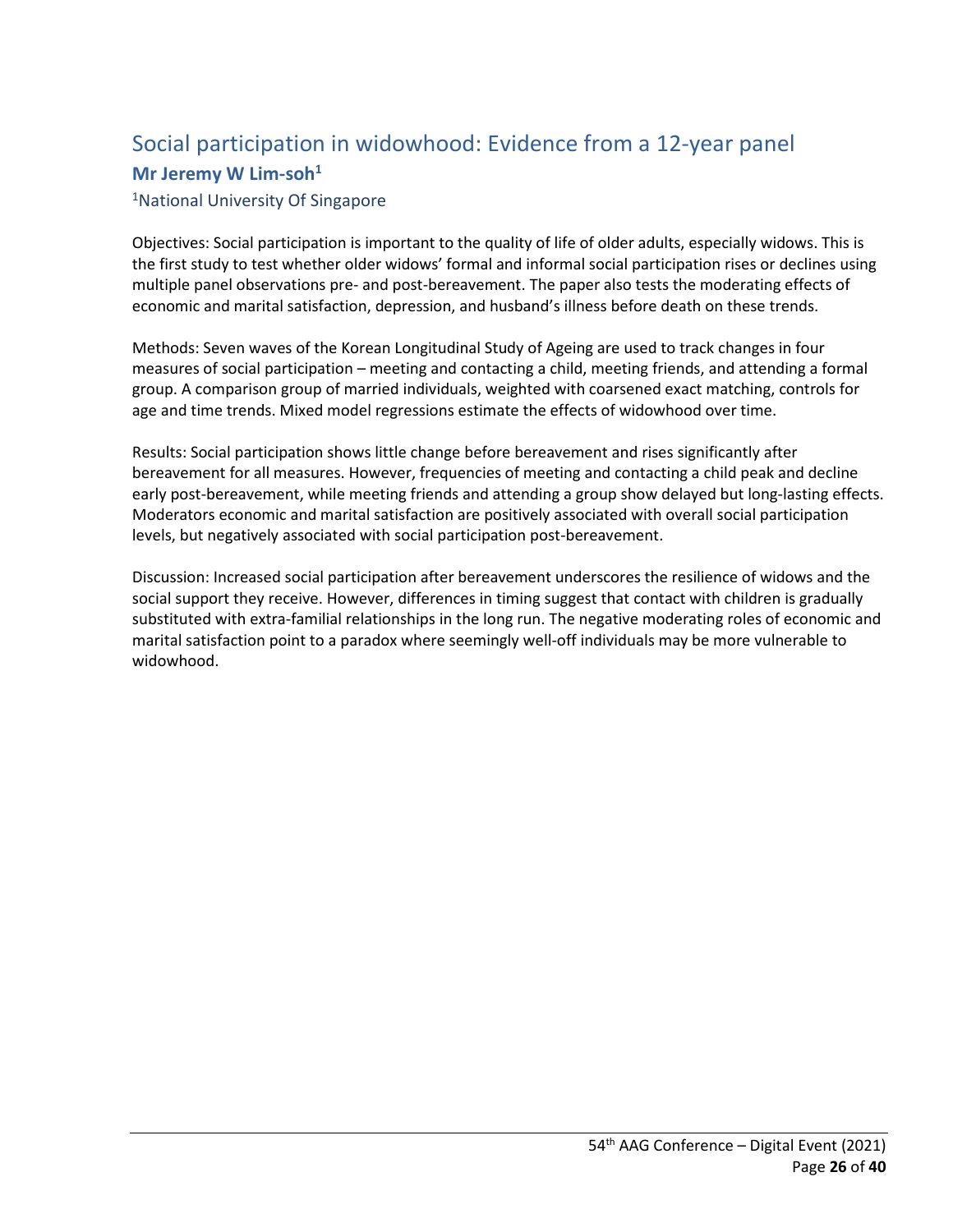## <span id="page-26-1"></span><span id="page-26-0"></span>The impact of cognitive impairment on assessment of depression Ms Georgia Major<sup>1,2</sup>, Prof Colleen Doyle<sup>1</sup>, Ms Marcia Fearn<sup>1</sup>, Dr Lisa Milne<sup>2</sup> 1National Ageing Research Institute (NARI), 2Australian Catholic University (ACU)

<span id="page-26-2"></span>The complex interplay between depression and cognition is an important topic. Difficulties with cognitive functioning can occur in people with depression, and high prevalence of depression has been reported in older adults with mild cognitive impairment (Ma, 2020). It is important to understand how cognitive impairment may influence the measurement of depression in this population for accurate assessment.

Research question: Does cognitive impairment affect the criterion validity of the Geriatric Depression Scale?

A preliminary set of secondary data from the BEFRIENDAS trial (ANZCTR registration number ACTRN12619000676112) was used to explore the research question. Data from a convenience sample of 88 older adults, aged 60-98 years, living in residential aged care, was analysed using multiple regression to examine whether controlling for cognitive impairment would have an impact on the relationship between the Geriatric Depression Scale (15 item) and the Cornell Scale for Depression in Dementia. The results indicated that level of cognitive impairment had an influence on the relationship between depression measures. As cognition worsened, a stronger and more significant relationship was observed between the two depression measures.

These findings may be due to differences in sensitivity of the tools at different levels of cognitive impairment and time between assessments. Results may suggest the Cornell is not the best measure to use for people with no or mild cognitive impairment, despite previous evidence suggesting that it can be used for people without dementia.

Ma, L. (2020). Depression, Anxiety, and Apathy in Mild Cognitive Impairment: Current Perspectives. Frontiers in Aging Neuroscience,12.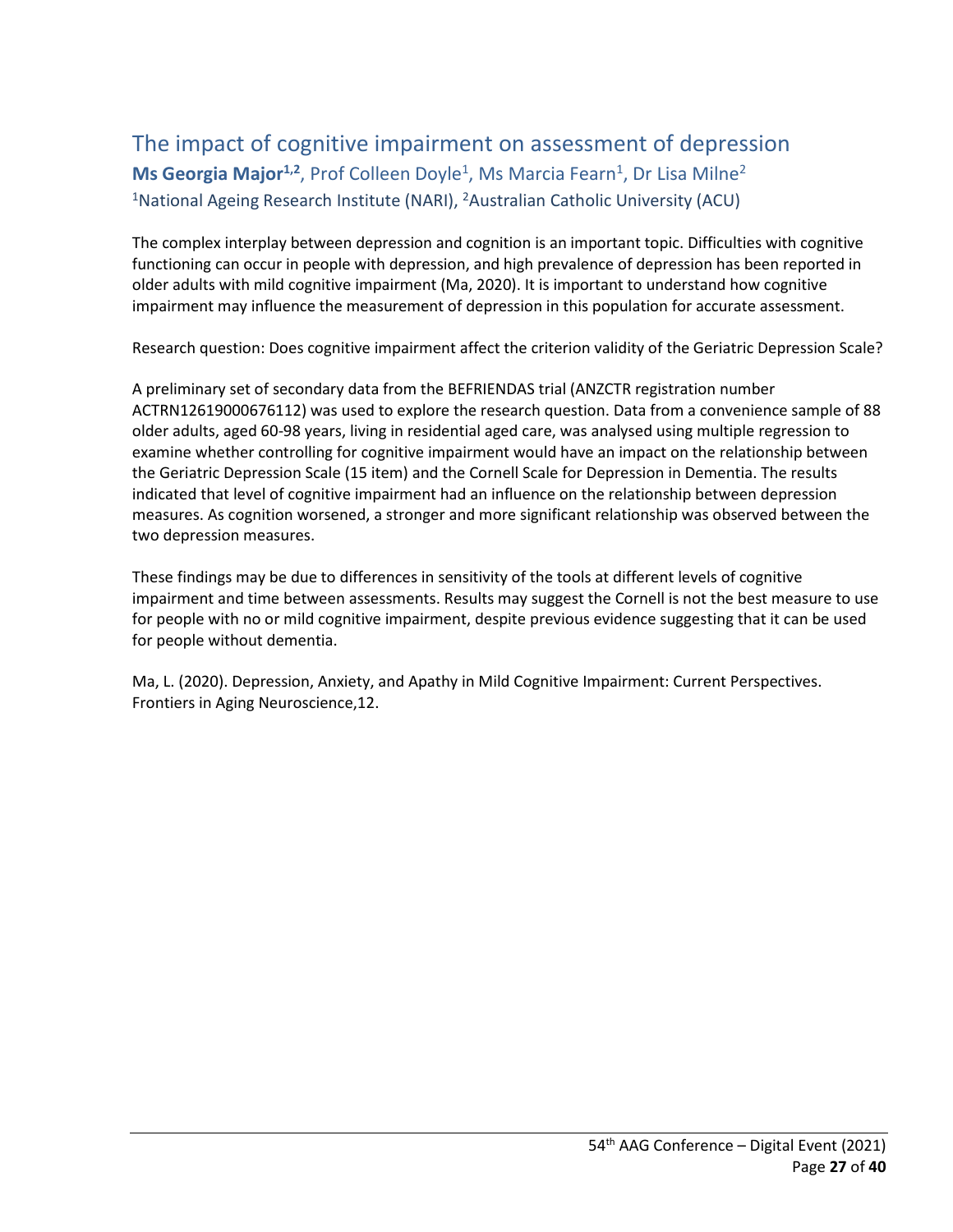## <span id="page-27-0"></span>Bonsai growing as serious leisure: A source of emotional and social wellness for older adults

#### <span id="page-27-1"></span>**Dr Yazdan Mansourian1**

<span id="page-27-2"></span>1Charles Sturt University

This poster presents an overall picture of an ongoing study about the personal and social benefits of engagement in bonsai growing as a form of serious leisure for older adults. Serious leisure includes a vast range of indoor and outdoor hobbies, amateurism and volunteer activities requiring long-term commitment and special knowledge or skills (e.g. birding, knitting, fishing). This study focuses on bonsai growing which combines horticultural techniques, artistic skills and philosophical principles to shape and preserve various trees to represent an ideal form of nature. Bonsai hobby possesses all the six qualities of serious leisure: perseverance and commitment, the potentiality to turn into a career, significant personal effort based on specific knowledge, durable personal and social benefits, unique ethos within a social world and developing new identities associated with the activity. The study uses van Manen's phenomenological approach to explore a sample of bonsai growers' lived experiences. It builds on the previous research in this field, showing serious leisure provides physical, emotional and social wellness benefits for the leisure participants. The study aims to discover to what extent bonsai growers can benefit from this hobby to enhance their emotional and social wellness. The findings will inform both policy and practice in the area of aged care and ageing studies. Policymakers can use the results to make more evidence-based decisions to promote leisure activities for older adults. Moreover, scholars in the ageing studies can conduct quantitative follow-up studies to verify the findings in some larger sample size or other contexts.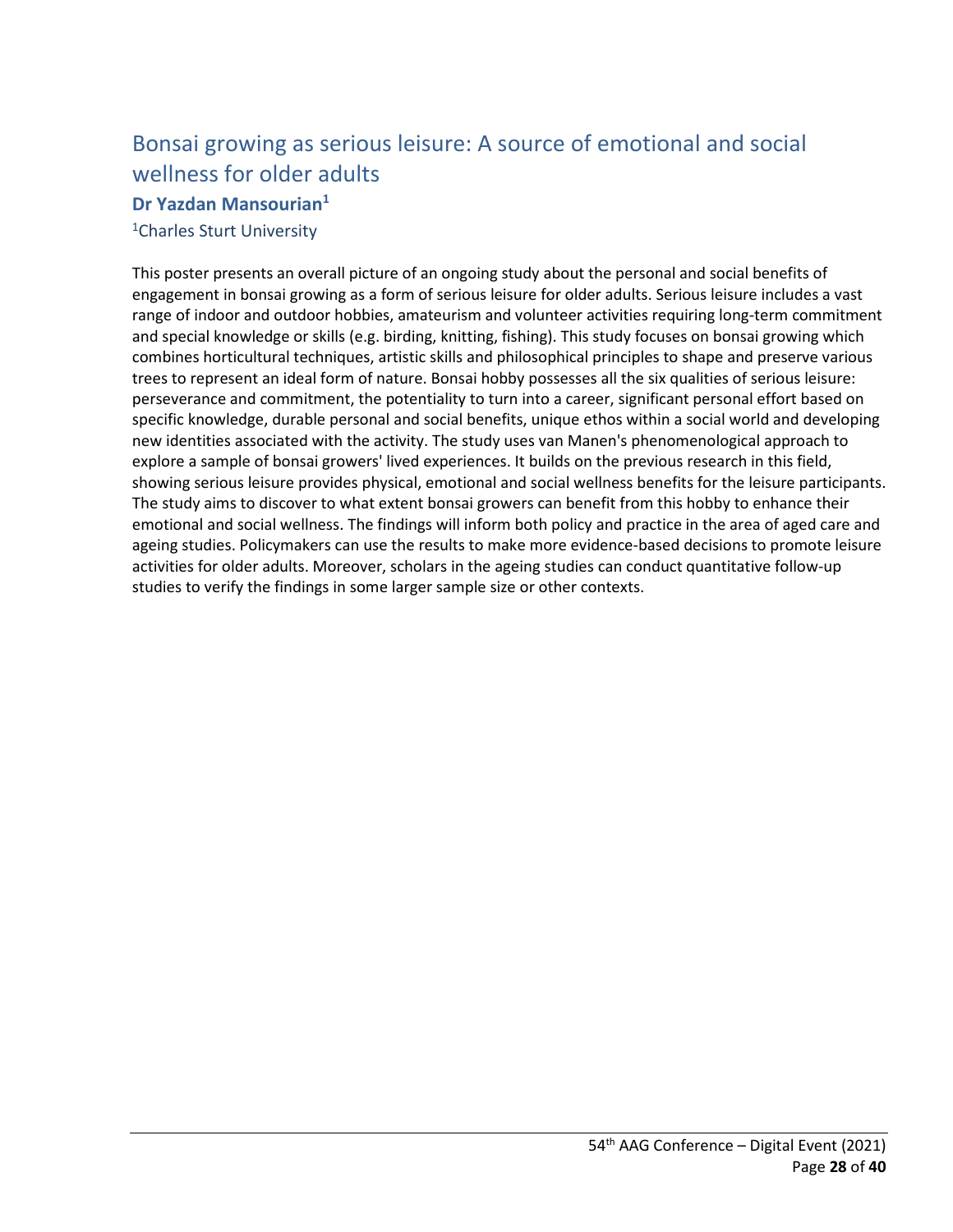## <span id="page-28-0"></span>Age-friendliness:Capturing the issue of design in our communities using a Photovoice approach

#### <span id="page-28-1"></span>**Dr Jed Montayre1**

<span id="page-28-2"></span>1Western Sydney University

Introduction: Designing our communities and cities as appropriate places for older people to age in remains a challenge. The commitment to age-friendly initiatives and design varies at the national, state, and local levels. Recently, the lack of integration of age-friendly principles in the urban and community planning became more visible and increasingly felt by citizens and residents.

Method: A photovoice approach was utilised to capture the issues related to the age-friendly design of cities and communities based on the WHO age-friendly cities framework. Photos presented were problematic and required immediate attention. The photovoice initiative was captured by students undertaking a Master of Ageing course with a focus on age-friendly principles and its impact to healthy ageing.

Results: (Insert Pictures)- The common design and infrastructure issues captured within the local communities and cities were foot paths and lack of seating and spaces in train and bus stations. It was also noted that while some parks and recreation spaces are available, some of these do not cater access to wheelchairs and mobility aids. These issues hindered the ability to socialise and participate, discouraged older people to be mobile using public transport and has a potential negative impact to their health. Disparities across communities exist in terms in implementing age-friendly design.

Conclusions: The implementation of age-friendly design was selective. Photovoice offers visibility of these age-friendly design issues. There is a need for a strong policy recommendation to the integration of agefriendly design in the communities and cities.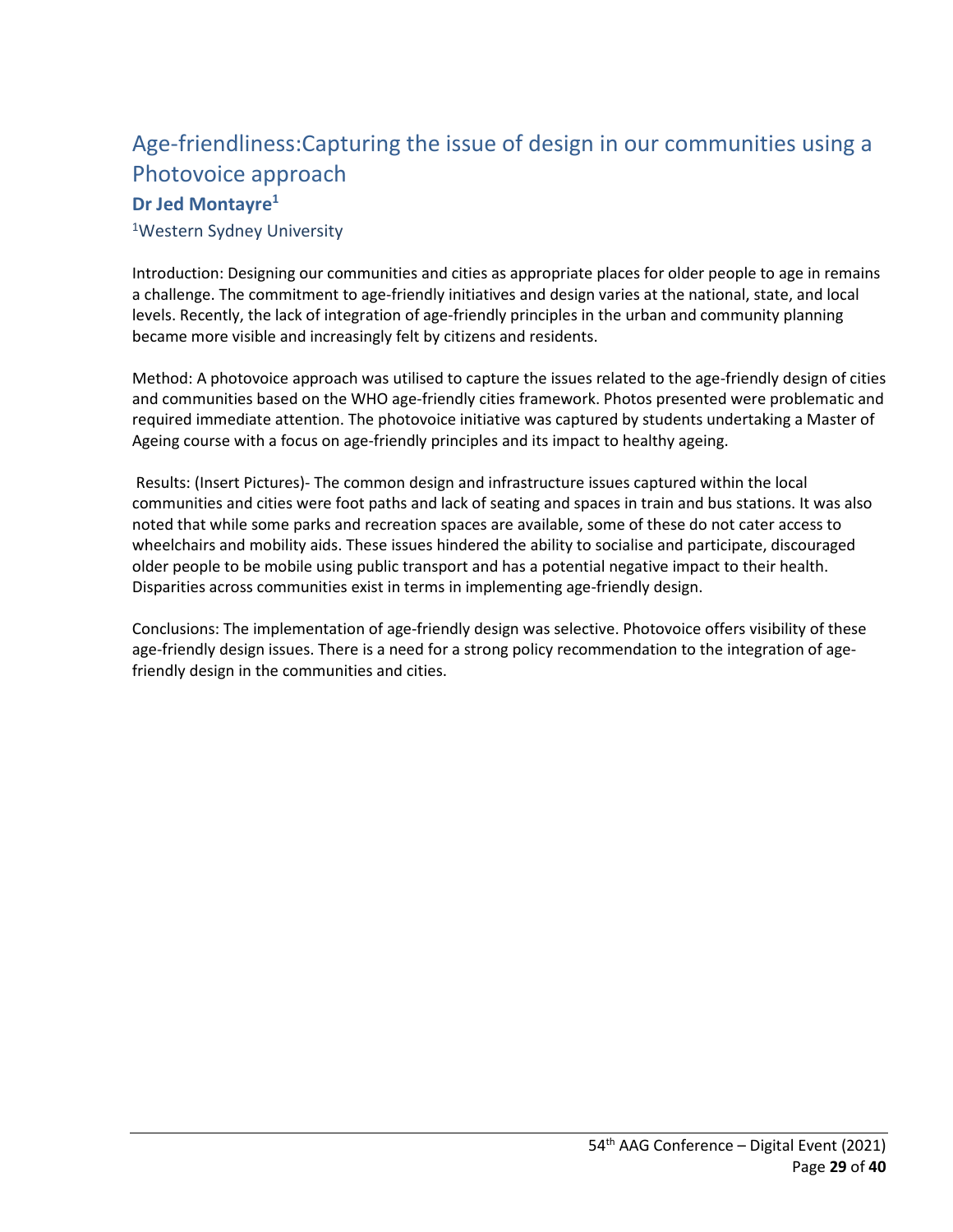## <span id="page-29-1"></span><span id="page-29-0"></span>KeepAble – every opportunity matters **Ms Hilary O'Connell<sup>1</sup>**

<span id="page-29-2"></span>1Independent Living Assessment Inc

Australians are living longer and whilst longevity should be rejoiced, it must be accompanied by integration of practices such as wellness and reablement that promote active ageing and ensure that older Australians live more quality years.

Remaining at home as long as possible and keeping able is something most older Australians want. The Australian Government has committed to realigning community care services towards wellness and reablement which by their very nature will support older people to KeepAble.

A 2018 review conducted by Independent Living Assessment identified there is a plethora of information about wellness and reablement to support home care providers. However, it was not easy to find and often not provided in a format that is easily translatable to day-to-day practice or likely to illicit behavioral change. In addition, a 2018 Commonwealth Home Support Program outcomes report stated that over half of providers would benefit from more support and information around how to embed these person centred approaches into service delivery.

This presentation will provide an overview of our recently launched KeepAble digital Hub, an initiative to help service providers deliver on the government's agenda. We will describe our journey in developing the Hub and our engagement methodology with the sector to inform the development of resources such as fact sheets, guides, and reporting tools.

In conclusion we will emphasise how through adopting these preventative approaches the aged care sector can support people to make every opportunity matter and add life to years, not just years to life.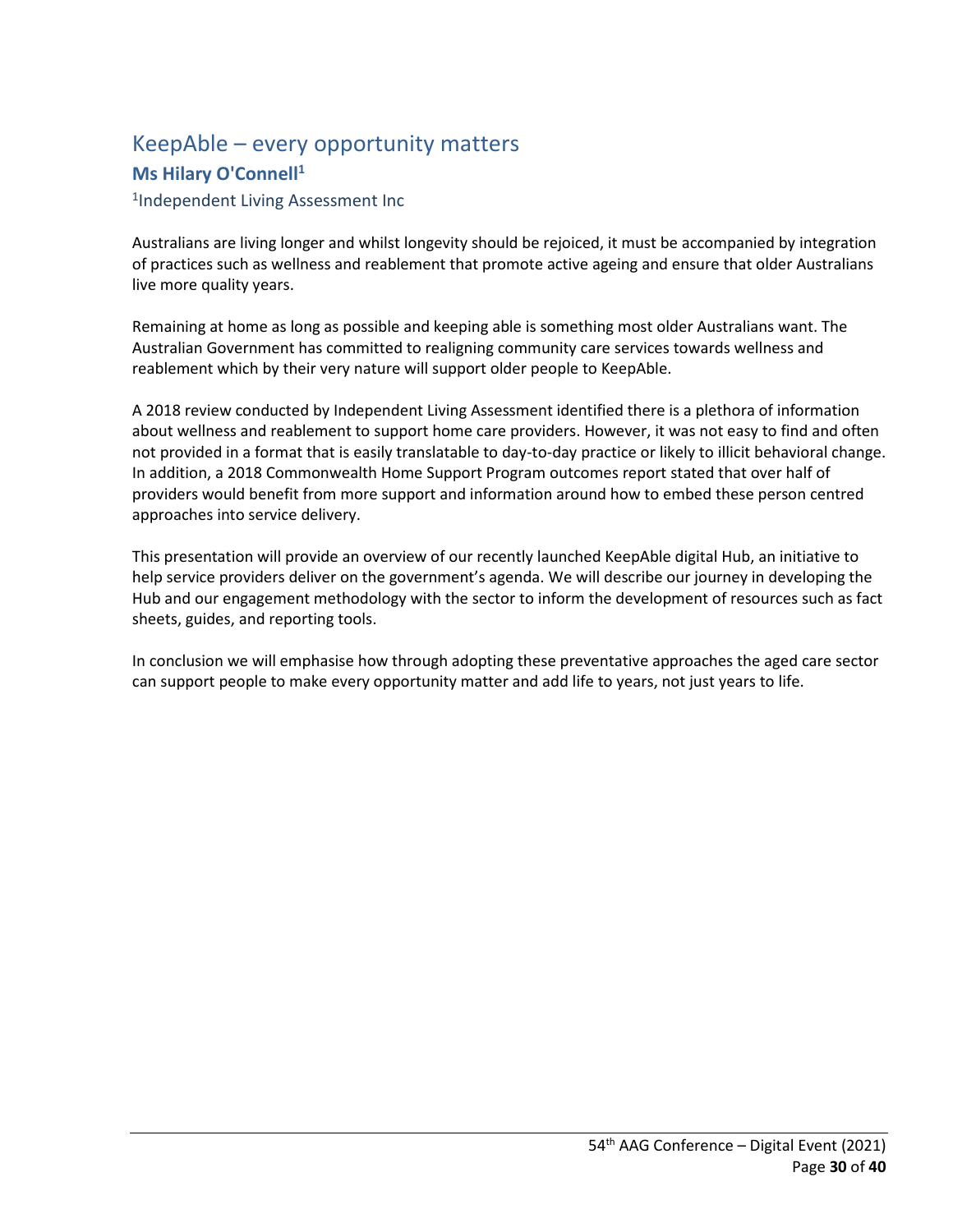## <span id="page-30-0"></span>Are Residents in Residential Aged Care Facilities using the Internet?

### <span id="page-30-1"></span>**Dr Sandesh Pantha<sup>1</sup>**, Ms Sumina Shrestha<sup>1</sup>, Ms Janette Collier<sup>2</sup>

<span id="page-30-2"></span><sup>1</sup>PhD Candidate, Research Assistant, La Trobe University, <sup>2</sup>Australian Institute of Primary Care and Ageing, La Trobe University

#### Objective

Using internet services may enhance the physical, mental, and social wellbeing of older people in residential aged care facilities (RACF). This systematic review aims to synthesize evidence on the pattern of internet usage among older people in RACF.

#### Methods

A systematic search will be conducted in nine online databases - MEDLINE, EMBASE, PsycInfo, CINAHL, AgeLine, ProQuest, Web of Science, Scopus, and the Cochrane Library. Two reviewers will independently carry out screening and data extraction. The critical appraisal will be carried out using valid instruments. Results will be presented as a narrative synthesis. A meta-analysis and meta-synthesis will be conducted if sufficient studies are found.

#### Conclusion

This systematic review will provide evidence on internet usage among older people in RACFs. Outcomes from this study will lead to further investigation in this area and, potentially, an intervention to trial internet access for these groups.

Protocol registration: PROSPERO-CRD 42020161227

Keywords older people, residential aged care facility, internet usage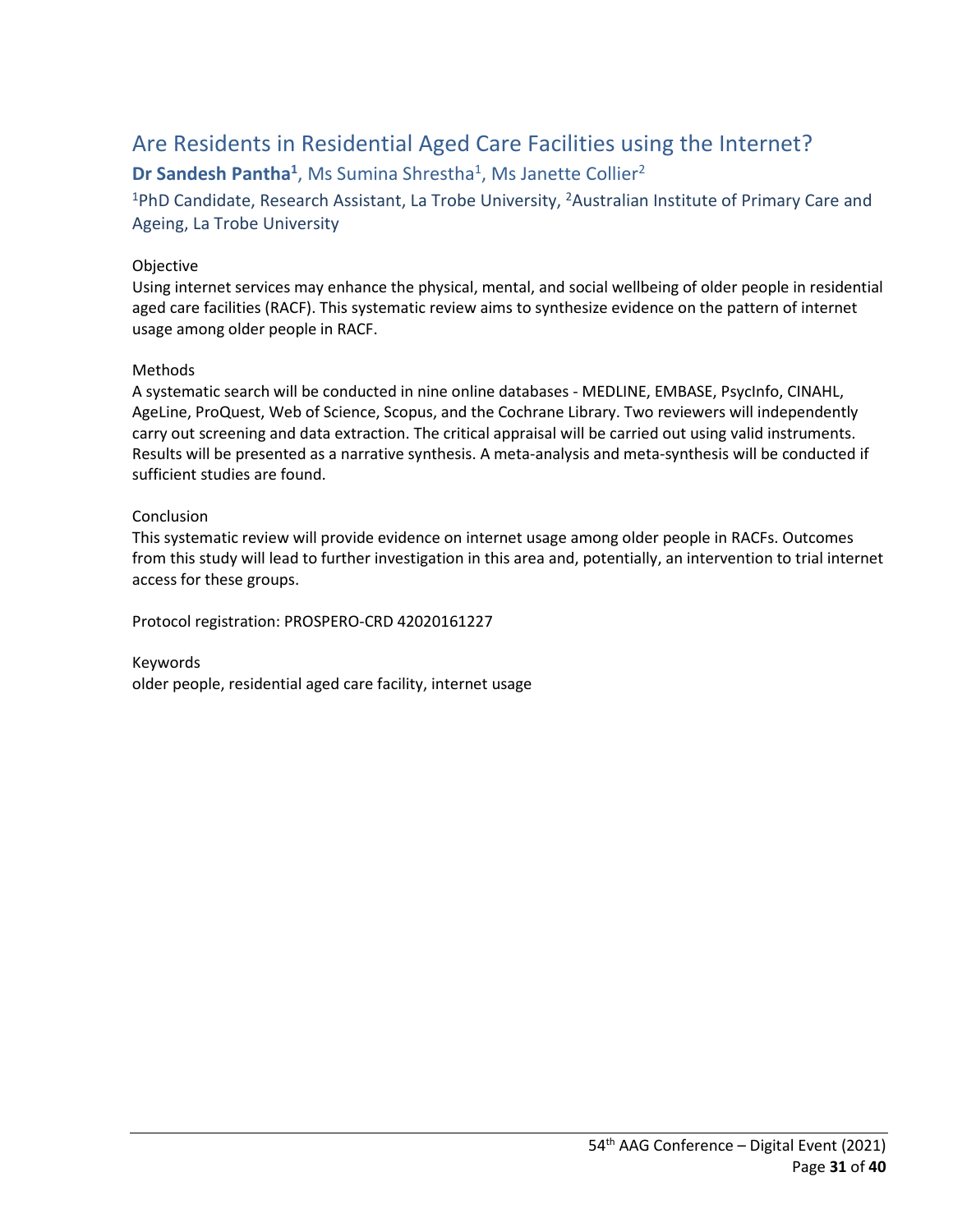## <span id="page-31-0"></span>White Matter Integrity in Healthy Women and Women with Subjective Cognitive Decline Using MRI

<span id="page-31-2"></span><span id="page-31-1"></span>**Ms Ashleigh Parker1** , Professor Cassandra Szoeke, Jodie Gawryluk 1University Of Victoria

Background: Alzheimer's disease (AD) is an incurable neurodegenerative disorder, which disproportionately affects women (Erol et al., 2015). Along the trajectory of non-normal cognitive aging, those who experience subjective cognitive decline (SCD) are thought to be the earliest group at risk for the future development of AD. Previous studies have found significantly lower white matter (WM) integrity in individuals with SCD relative to healthy controls (Ohlhauser et al., 2019). The current study represents a preliminary analysis of structural MRI brain images in healthy women compared to women with SCD where we hypothesized that women with SCD would show decreased WM integrity relative to healthy women.

Methods: This project utilized diffusion tensor imaging (DTI) and the analysis was conducted using FMRIB's Software Library. This analysis was conducted on a subset of participants obtained from the Women's Healthy Ageing Project (WHAP) collected in 2012 (N = 170). This subset included 30 healthy women (mean age =  $71.4$ ; SD =  $3.12$ ) and 30 women with SCD (mean age =  $70.5$ ; SD =  $2.23$ ).

Results: The results of analyses did not reveal any significant differences in WM integrity between healthy women and women with SCD.

Conclusions: The current findings did not reveal differences in WM integrity. Although these results did not replicate our previous findings, this sample was conducted solely on women, where our previous study included both men and women. Follow-up work will utilize a larger sample from the WHAP and will also include investigation of differences in functional connectivity between these two groups.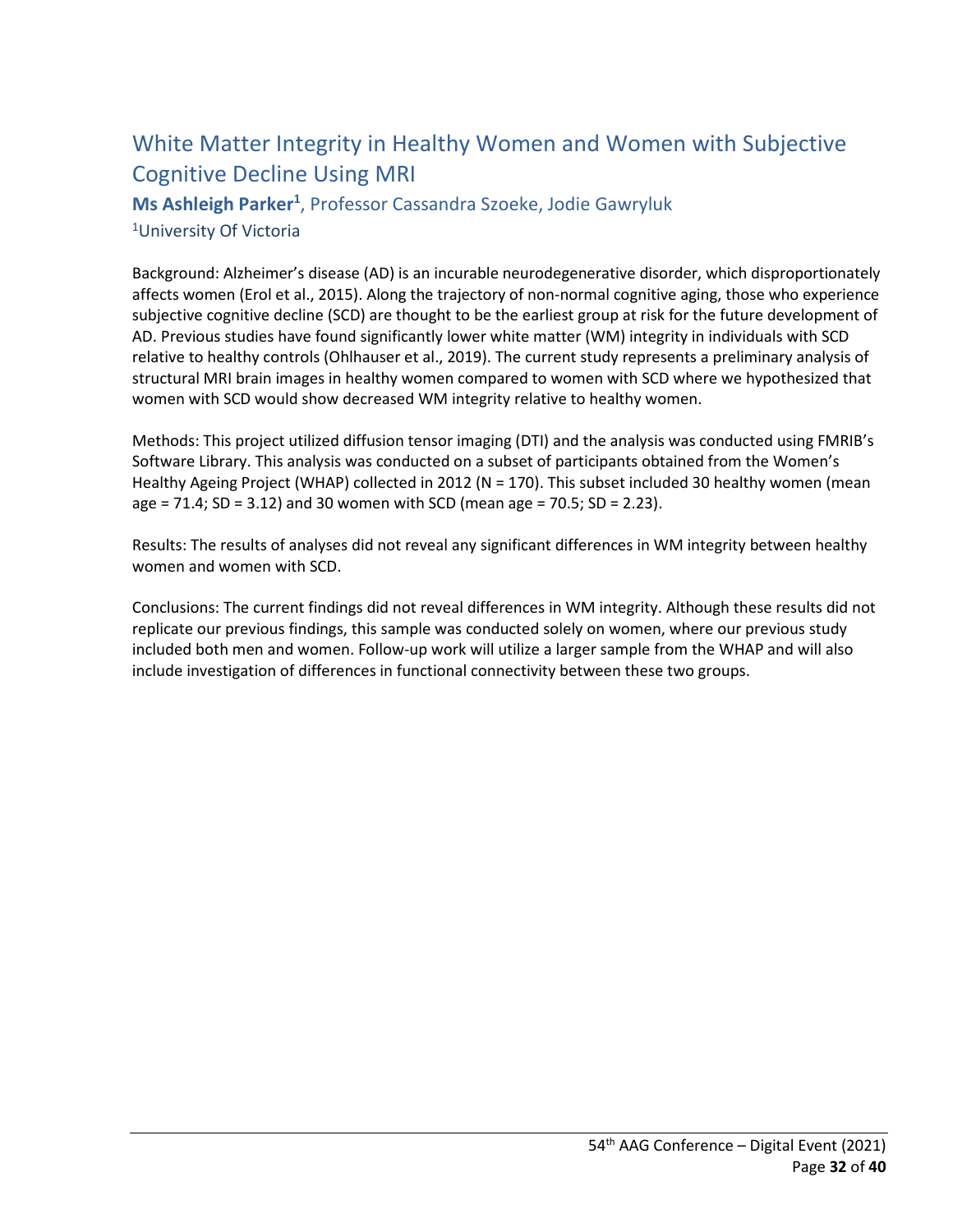## <span id="page-32-0"></span>Quality of life as a predictor of mortality in the general population: a systematic review

<span id="page-32-1"></span>Dr Aung Zaw Zaw Phyo<sup>1</sup>, Dr Rosanne Freak-Poli<sup>1,2</sup>, Ms Heather Craig<sup>1</sup>, Dr Danijela Gasevic<sup>1,3</sup>, Prof Nigel P Stocks<sup>4</sup>, Associate Professor David A. Gonzalez-Chica<sup>4,5</sup>, Associate Professor Joanne Ryan<sup>1,6</sup>

<span id="page-32-2"></span><sup>1</sup>School of Public Health and Preventive Medicine, Monash University, <sup>2</sup>Department of Epidemiology, Erasmus Medical Centre, <sup>3</sup>Usher Institute, University of Edinburgh, <sup>4</sup>Discipline of General Practice, Adelaide Medical School, The University of Adelaide, 5Adelaide Rural Clinical School, The University of Adelaide, <sup>6</sup>PSNREC, Univ Montpellier, INSERM

Objective: To systematically review available evidence on the association between quality of life (QoL) and mortality in the general population.

Methods: An electronic search of MEDLINE, EMBASE, and PsycINFO was undertaken following the Preferred Reporting Items for Systematic Reviews and Meta-Analyses (PRISMA) guidelines. Inclusion criteria were studies that assessed QoL using standardized tools and examined mortality risk in a non-patient population. Qualitative data synthesis and meta-analyses using a random-effects model were conducted.

Results: From 4,184 articles identified, 47 were eligible for inclusion, including approximately 1,200,000 participants. Overall, thirteen different QoL measures were used to assess the association between QoL or more specifically health-related quality of life (HRQoL) and mortality risk over 9 months to 18 years of follow-up. In total, 43 studies (91.5%) reported that better QoL/HRQoL was associated with lower mortality risk. The results of four meta-analyses indicated that higher HRQoL is associated with lower mortality risk, which was consistent for overall HRQoL (HR 0.633, 95% CI: 0.514, 0.780), physical function (HR 0.987, 95% CI: 0.982, 0.992), physical component score (OR 0.950, 95% CI: 0.935, 0.965), and mental component score (OR 0.980, 95% CI: 0.969, 0.992).

Conclusion: Our unique and first comprehensive review provides evidence that better QoL/HRQoL was associated with lower mortality risk. Our findings highlight that QoL measures can be considered as potential screening tools in general clinical practice, beyond the existing traditional clinical assessment of mortality risks such as body mass index and the results of laboratory tests.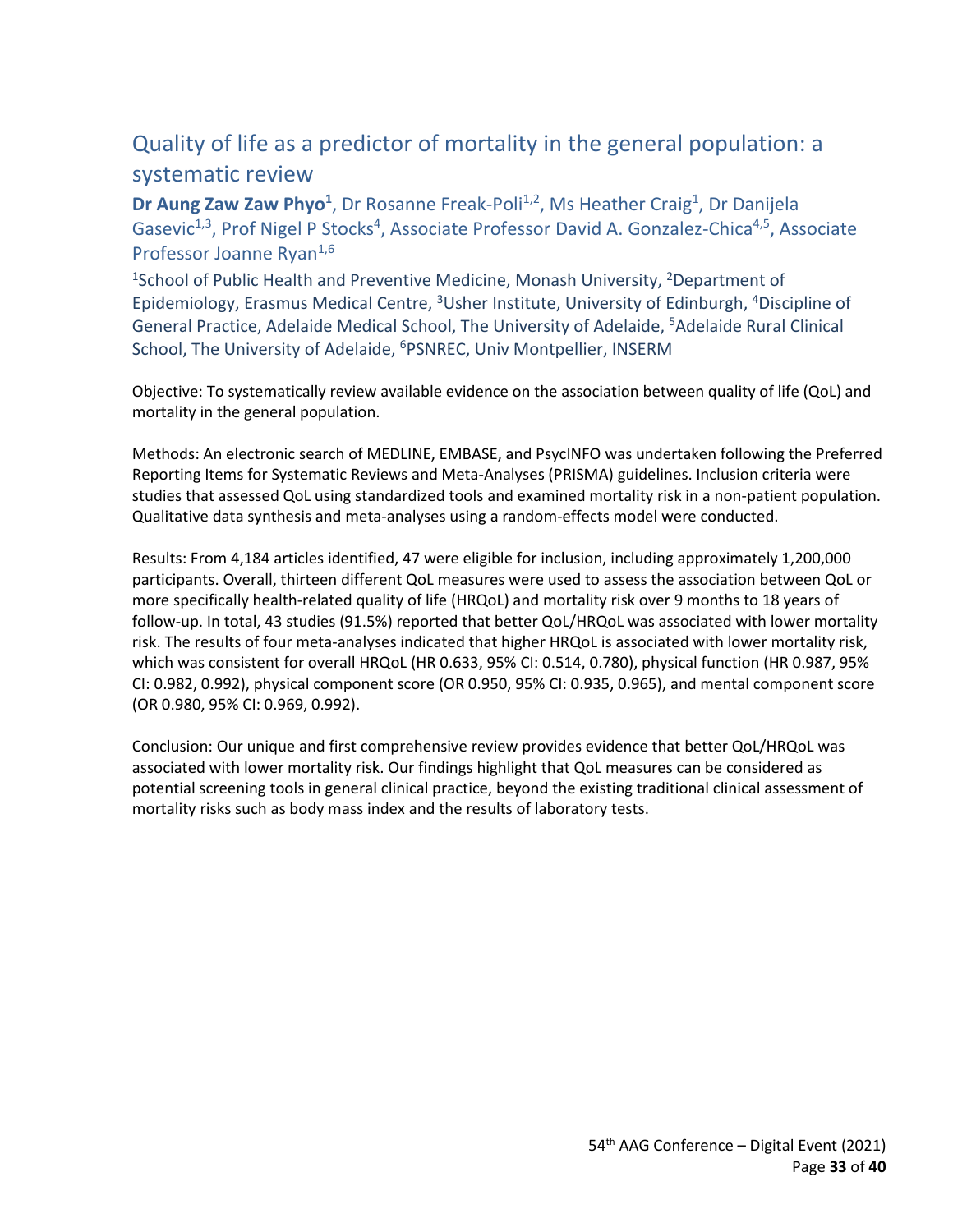## <span id="page-33-0"></span>Within-unit bed moves are associated with increased falls

<span id="page-33-2"></span><span id="page-33-1"></span>Dr Mui Kin Kok<sup>1</sup>, Dr Rae Shim<sup>1</sup>, Philip Vlaskovsky<sup>2</sup>, Dr Evelyn Low<sup>1</sup>, Dr Alwin Lian<sup>1</sup> <sup>1</sup>Royal Perth Hospital, <sup>2</sup>The University of Western Australia

What is known about the topic?: In-patient falls can cause significant patient harm at cost to the health system. There is limited research examining the association between within-unit bed moves and falls in a short-stay acute medical unit.

Objective: This study evaluated a patient's likelihood of a fall within a short-stay acute medical unit with a high patient turnover rate. It estimated the effect of within-unit bed moves on the occurrence of in-patient falls.

Methods: This study was a 3-year retrospective cross-sectional study of 28 713 consecutive admissions comparing patients who fell and patients who did not fall. Factors assessed included premorbid falls risk factors, presenting issues and within-unit bed moves. Logistic regression was used to identify factors associated with patients who fell. Each admission was treated as a unit of measure.

Results: Of 28 713 admissions, 182 (0.6%) involved at least one fall event. The fall rate was 5.67 falls per 1000 occupied bed days. Premorbid cognitive impairment (odds ratio (OR) 4.88), a presenting issue of confusion (OR 2.92) and a fall immediately before admission (OR 2.49) were associated with patients who fell (all p value < 0.001). Each bed move corresponded to a 27% increase in the odds of a fall (OR 1.27; p value = 0.027).

Conclusion: Premorbid cognitive impairment was the strongest risk factor for an in-patient fall on the unit. Within-unit bed moves significantly increased the risk of an in-patient fall and should be minimised.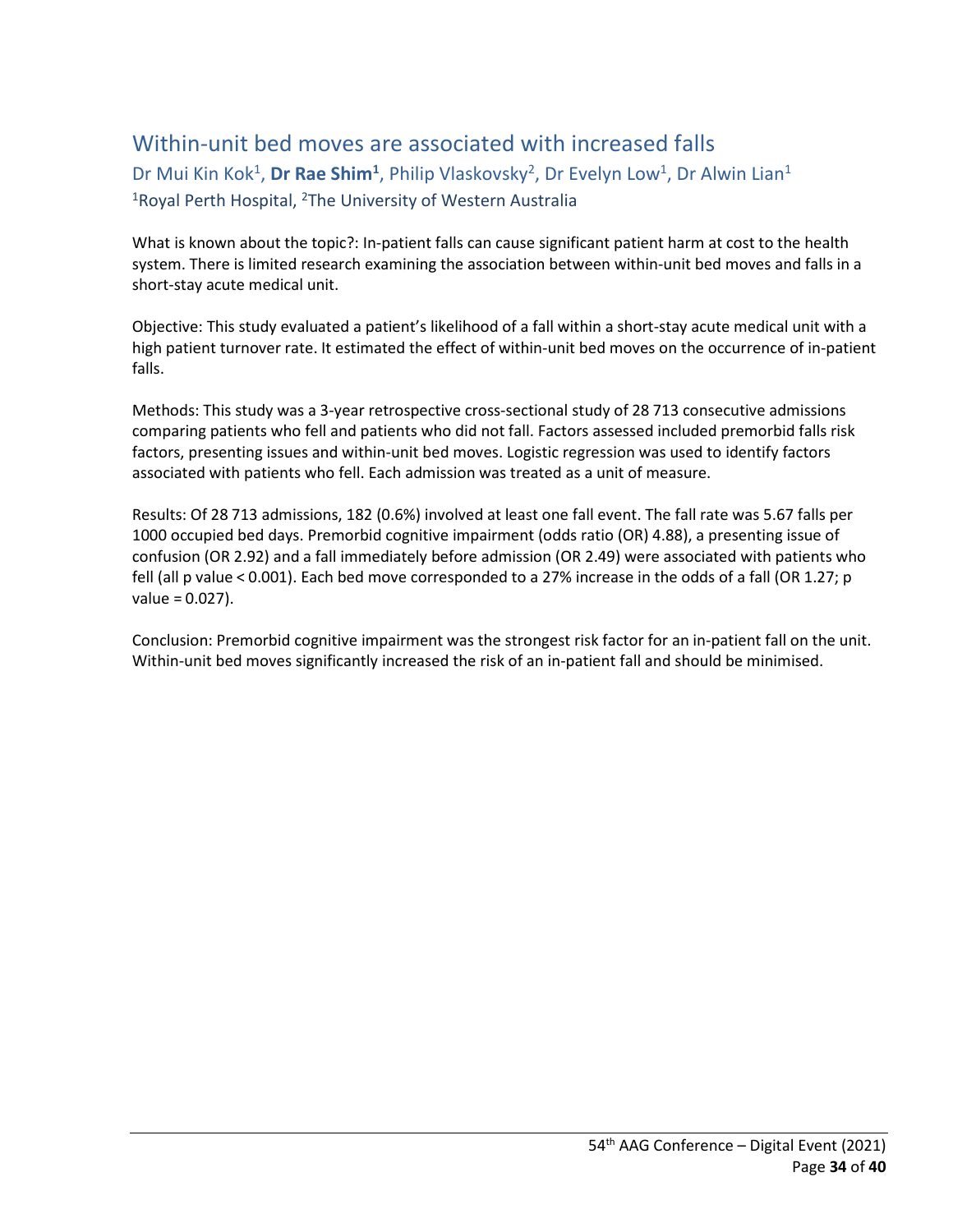## <span id="page-34-0"></span>Stakeholders' attitudes towards deprescribing in older adults with a limited life expectancy: tool development

#### <span id="page-34-1"></span>Mr Shakti Shrestha<sup>1</sup>, Dr Arjun Poudel<sup>2</sup>, Dr Emily Reeve<sup>3</sup>, Dr Amy Linsky<sup>4,5,6</sup>, Dr Kathryn Steadman<sup>1</sup>, Prof Lisa Nissen<sup>2</sup>

<span id="page-34-2"></span><sup>1</sup>School of Pharmacy, The University Of Queensland, <sup>2</sup>School of Clinical Sciences, Queensland University of Technology, 3Quality Use of Medicines and Pharmacy Research Centre, UniSA: Clinical and Health Sciences, University of South Australia, <sup>4</sup>Section of General Internal Medicine, VA Boston Healthcare System, <sup>5</sup>Center for Healthcare Organization and Implementation Research, VA Boston Healthcare System, <sup>6</sup>Section of General Internal Medicine, School of Medicine, Boston **University** 

Introduction: Older adults with limited life expectancy (LLE) are receiving potentially inappropriate medications, necessitating deprescribing. In this context, understanding the perspectives of stakeholders could assist in developing effective deprescribing strategies and implementing them in practice, but tools to assess the perspective is lacking. We aimed to develop a survey tool to assess the attitude and beliefs of key stakeholders towards deprescribing in older adults with LLE.

Method: A literature search was conducted in PubMed and GoogleScholar to identify studies on the key stakeholders' (patients, caregivers, doctors, nurses, pharmacists) perspective towards deprescribing in older adults with LLE. A pool of items (with 5-point Likert scale scoring) was generated and reviewed (by the research team and externally) for the contents of each item. The reviewed questionnaire was pilot tested using a cognitive interview technique until no changes were deemed necessary.

Results: A pool of 55 items were generated from the key messages. After the review, patient and caregiver versions had 30 items each under five themes [burden (n=7), appropriateness (n=7), concerns (n=8), involvement(n=6) and global (n=2)]. The health care professional version had 49 items under seven themes [burden (n=7), appropriateness (n=3), concerns (n=16), involvement (n=8), organisational (n=7), educational (n=4) and global (n=4)]. Following the pilot testing, a minor change in the wording of the items was done.

Conclusions: An online survey tool to assess the attitude of patients, caregivers, doctors, nurses and pharmacists towards deprescribing in older adults with LLE was developed. The psychometric properties of the tool need to be established.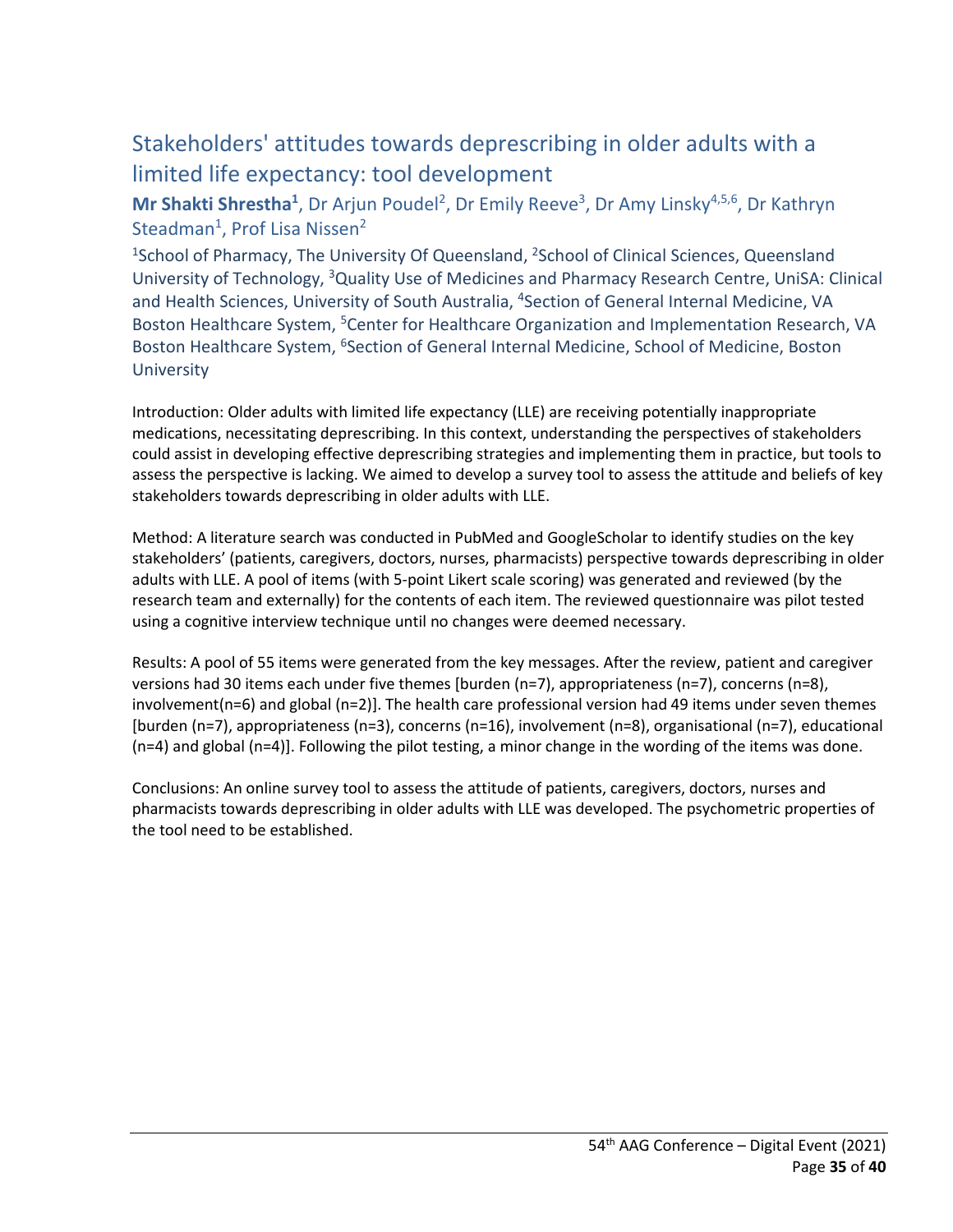## <span id="page-35-0"></span>Brain Bootcamp: public awareness of, attitudes towards, and understanding dementia prevention in older adults

<span id="page-35-1"></span>Dr Joyce Siette<sup>1</sup>, Ms Laura Dodds<sup>1</sup>, Dr Piers Dawes<sup>1</sup>, Dr Carly Johnco<sup>1</sup>, Professor Viviana Wuthrich<sup>1</sup>, Dr Paul Strutt<sup>1</sup>, Ms Irene Heger<sup>2</sup>, A/Prof Kay Deckers<sup>2</sup>, Professor Sebastian Köhler<sup>2</sup>, Professor Christopher J. Armitage<sup>3</sup>

<span id="page-35-2"></span><sup>1</sup>Macquarie University, <sup>2</sup>Alzheimer Centrum Limburg, Department of Psychiatry and Neuropsychology, School for Mental Health and Neuroscience, Maastricht University, 3Manchester Centre for Health Psychology, University of Manchester; NIHR Greater Manchester Patient Safety Translational Research Centre; Manchester University NHS Foundation Trust, Manchester Academic Health Science Centre

#### Background

Dementia is a serious public health problem, yet little is known about the perspectives of older communitydwelling adults and barriers to understanding dementia prevention. Our aim was to assess older adults' awareness of dementia risk and protective factors and facilitators to achieving better brain health.

#### Methods

An online cross-sectional survey of 778 community-dwelling older adults in New South Wales, Australia. Questions on demographics, dementia awareness and knowledge about 12 risk and protective factors (adapted from the British Social Attitudes survey) and obstructing barriers to improving brain health were included. Logistic regression was used to identify factors associated with poorer awareness.

#### Results

Respondents had a mean age of 73.3 years (SD=6.1, range 65-94 years), were mostly female (69.1%) and completed a mean 18.4 years (SD=5.5, range 5-45 years) of formal education. Only a minority of respondents were unaware of a relationship between lifestyle and dementia risk, with 13.6% reporting that dementia risk reduction is not possible. Physical activity was the most commonly identified protective factor (83.3%) and the least commonly endorsed factor was presence of kidney disease (13.2%). Close to half (43.8%) of the sample reported that the largest obstructing factor to improving their brain health was lack of access to information. Logistic regression showed that younger respondents, and those with higher educational levels and higher socioeconomic status were more aware.

#### Discussion

A large proportion of older Australians were familiar with dementia risk factors. Dementia information and prevention campaigns targeting older, poorly educated and low socioeconomic status individuals are encouraged.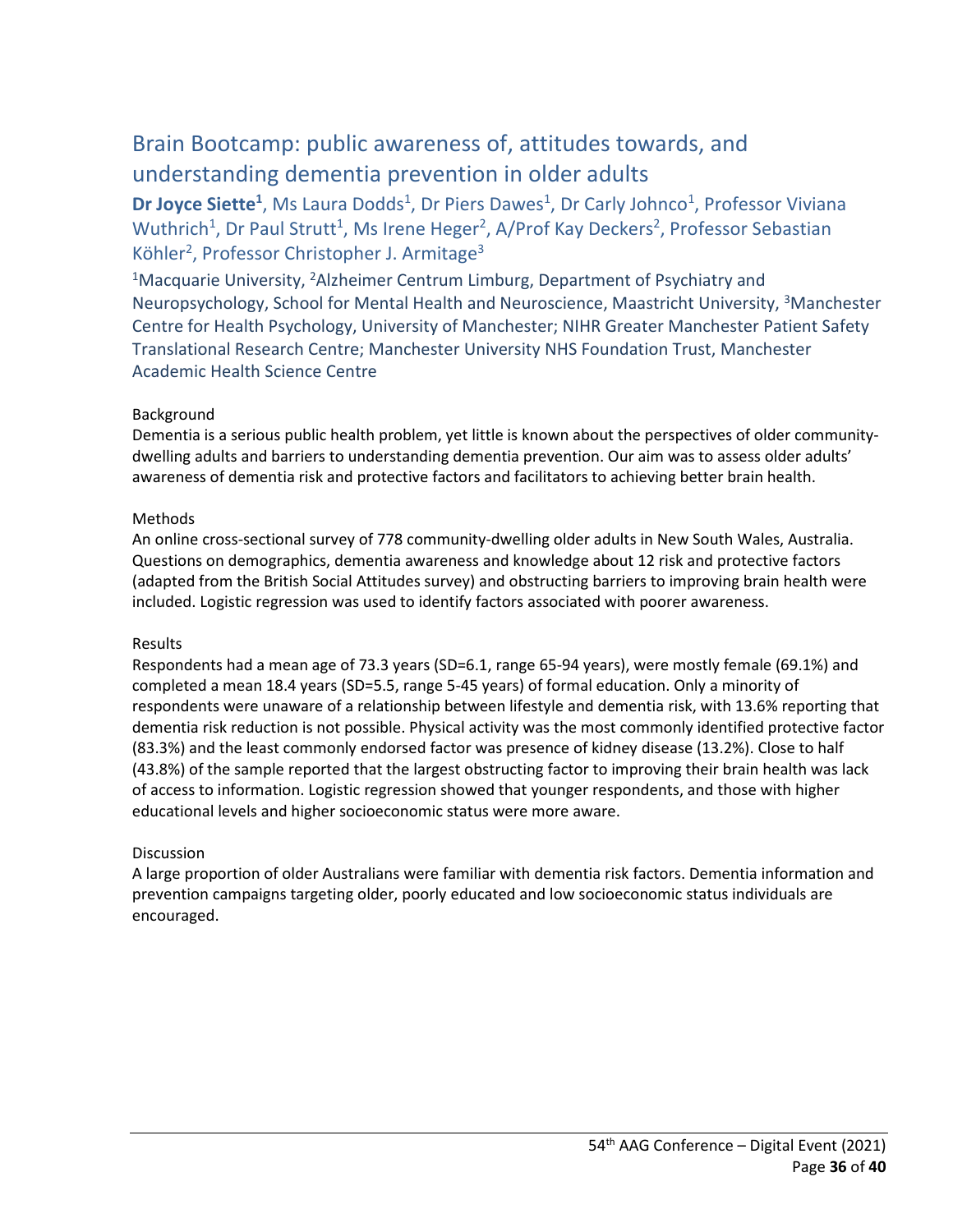## <span id="page-36-0"></span>Lower rates of advance care planning among older adults from culturally and linguistically diverse communities

<span id="page-36-1"></span>Dr Craig Sinclair<sup>1</sup>, Dr Marcus Sellars<sup>3</sup>, Ms Kimberly Buck<sup>2</sup>, Dr Karen Detering<sup>2</sup>, Professor Ben White<sup>4</sup>, Ms Linda Nolte<sup>2</sup>

<span id="page-36-2"></span><sup>1</sup>University Of New South Wales, <sup>2</sup>Advance Care Planning Australia, <sup>3</sup>Department of Health Services Research & Policy, Australian National University, <sup>4</sup>Australian Centre for Health Research Law, Queensland University of Technology

Advance care planning (ACP) is a process that supports adults in understanding and sharing their personal values, life goals and preferences regarding future medical care (Sudore et al., 2017). Promoting ACP across the Australian community is a policy and practice imperative, however previous literature has indicated that there may be additional barriers among migrant and culturally and linguistically diverse (CaLD) communities. The current study examined the prevalence and type of advance care planning documentation among older adults accessing Australian hospitals, residential aged care facilities and general practice clinics, as part of a national, prospective, multi-centre audit. Of 4,187 audited health care records, 1,152 people (30.0%) were born outside Australia. Among those born outside Australia the rates of ACP completed 'by the person' were less common than those born within Australia (21.9% vs 28.9%) while the rates of ACP completed 'by a health professional or someone else' were more common than for those born within Australia (46.4% vs 34.8%). Sub-analysis by region of birth found strongest effects for those born in Southern Europe, even after controlling for demographics, English-language proficiency and health status. These findings may reflect historical migration trends along with cultural values associated with family versus individual-oriented decision-making for healthcare matters. Approaches to ACP should facilitate access to interpreters and be sensitive to diverse preferences for individual and family involvement in ACP.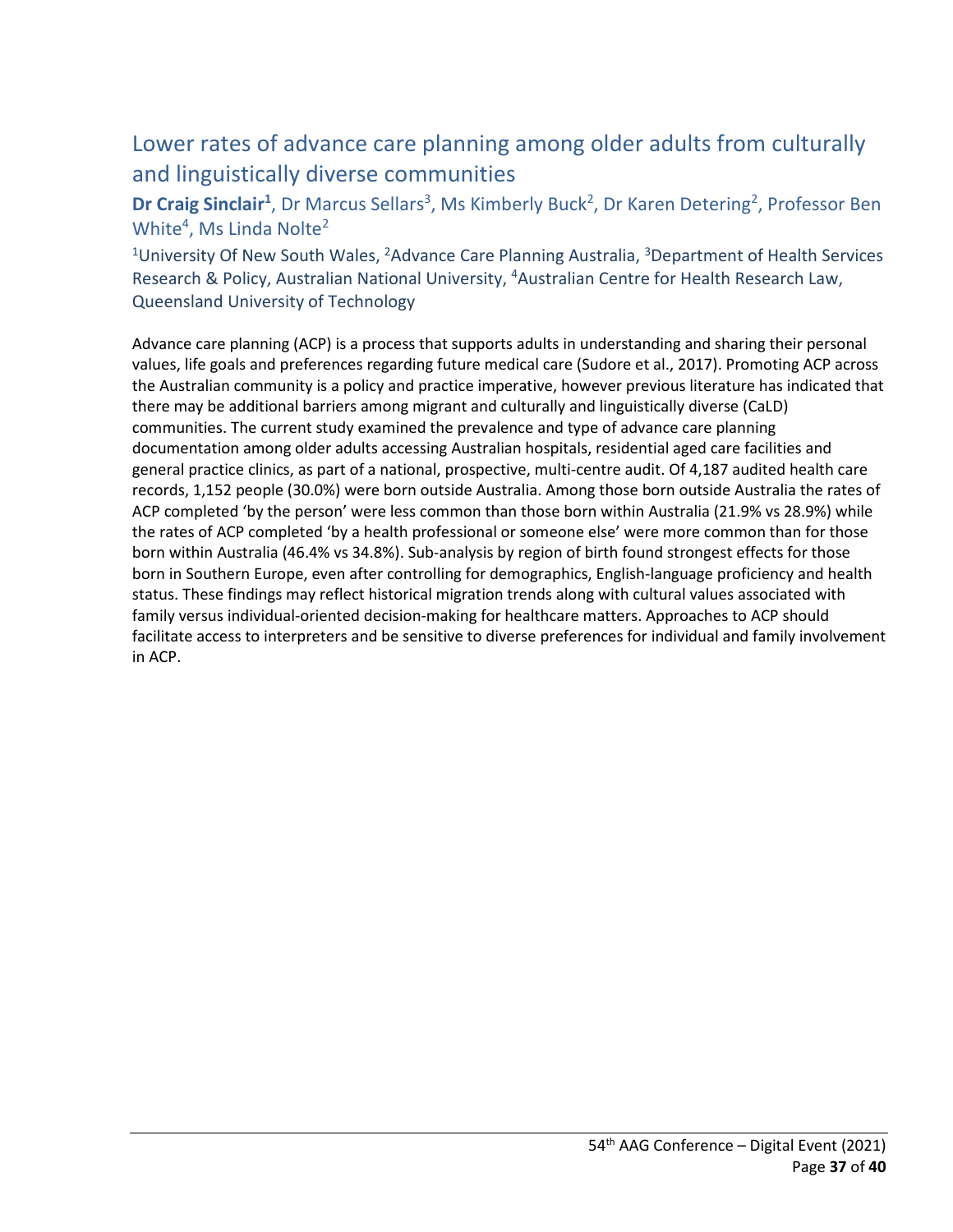## <span id="page-37-0"></span>Palliative Care: Core Business for Aged Care

#### <span id="page-37-1"></span>**Ms Katie Snell<sup>1</sup>**

#### <span id="page-37-2"></span>1Palliative Care Australia

As Australia's population ages and the number of people using aged care services increases, the demand for palliative care in aged care is also increasing.

36% of all deaths in Australia occur in residential aged care. This is not a bad reflection on aged care. It simply reflects that many people are coming towards the end of their life when they enter residential aged care. It may be months, and it may be years, but residents, their families and staff will at some point need to plan for end of life care and the associated grief and bereavement that accompanies death. Many residents in aged care are living with one or more life-limiting illnesses. These residents would benefit from the holistic care that palliative care provides. Staff in residential aged care can provide a level of general palliative care. More complicated cases will benefit from referral to specialist palliative care.

This presentation will outline the need for palliative care to be core business in aged care. It will demonstrate to delegates some actions they can take to ensure their residents are better prepared for end of life and to have the care and support they and their families need. The presentation will also outline the findings of a KMPG economic study which demonstrate the economic benefits of investment in palliative care which include savings to other parts of the health system.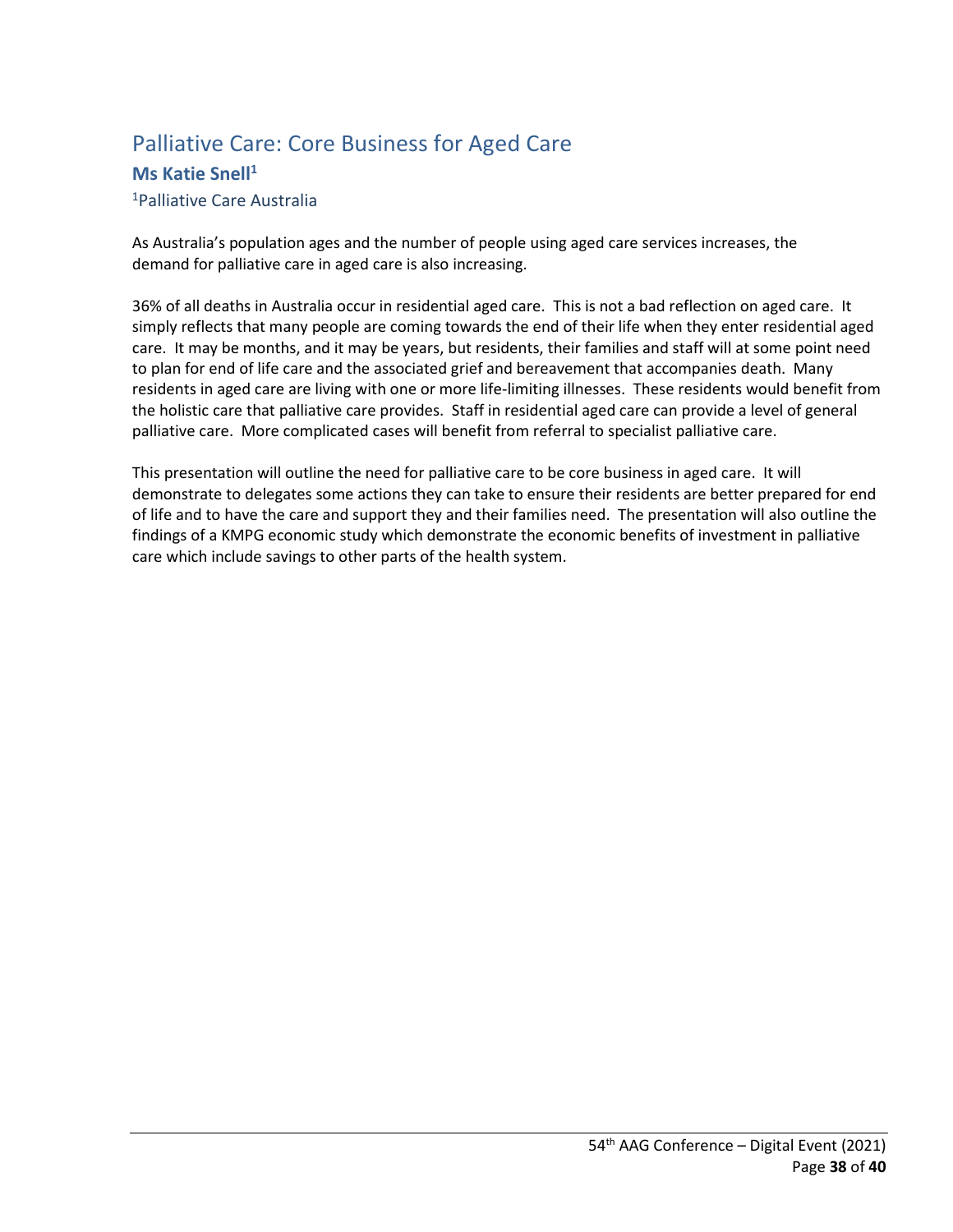## <span id="page-38-1"></span><span id="page-38-0"></span>Current physiotherapy management of Parkinson's disease: Is aquatic physiotherapy utilised as a treatment modality? **Miss Fleur Terrens1** 1Peninsula Health

<span id="page-38-2"></span>Background: Little is known about current physiotherapy practice for people with Parkinson's disease (PD). The use of aquatic physiotherapy in this population is also unknown.

Objective: To investigate current clinical practice in aquatic physiotherapy and identify the types of interventions used by physiotherapists to treat people with PD.

Methods: Physiotherapists currently treating people with PD were invited to participate. An online survey collected demographics and data regarding intervention types and current clinical practice. Data were analysed using descriptive statistics and potential differences in levels of confidence treating people with PD or using aquatic physiotherapy with years practicing as a physiotherapist were explored.

Results: 126 physiotherapists accessed the survey and 113 (90%) completed it. Majority were female (n=101, 88%), aged between 30-39 (n=42, 37%) and Australian (n=97, 86%). 56% (n=64) had been practicing for more than 11 years. One third of participants (n=39, 35%) reported using aquatic physiotherapy to manage people with PD. Several challenges when treating people with PD in the aquatic environment were identified, most commonly the increased risk of falls (n=35, 90%) and medical fragility (n=32, 82%). Participants reported using a wide range of non-aquatic interventions for people with PD. There was also no difference in confidence levels among participants who used aquatic physiotherapy for people with PD in terms of years practicing ( $p = 0.13$ ).

Conclusions: Aquatic physiotherapy is not well utilised for people with PD. Several therapist, environmental and participant challenges were identified. Further therapist education and updated clinical practice guidelines for PD are needed.